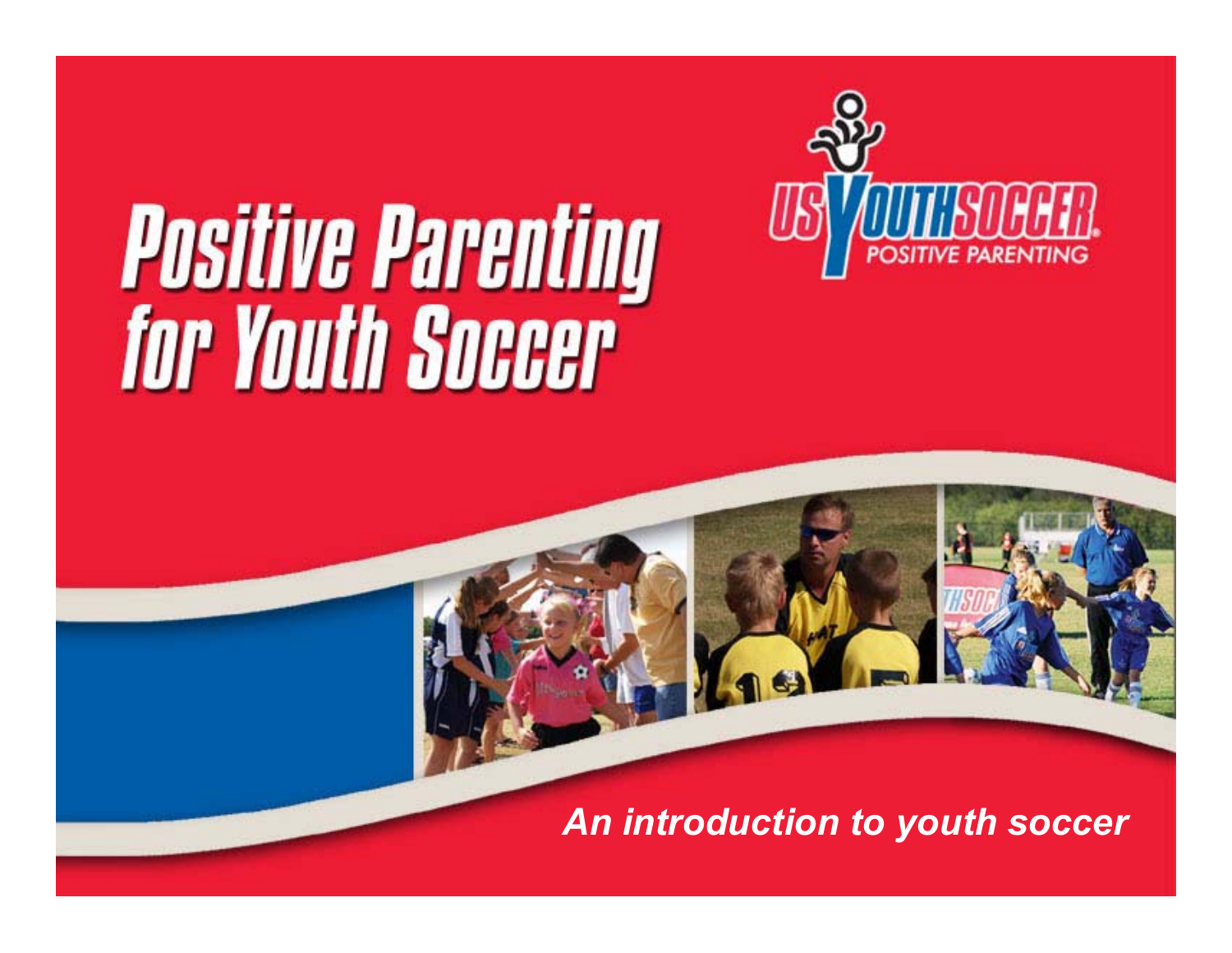

US Youth Soccer provides a healthy activity through its recreational and small sided games programs. These programs emphasize FUN, and de-emphasize winning at all costs. Every child is guaranteed playing time and the game is taught in a fun and enjoyable atmosphere.

For the player with advanced skills and greater ambition, highly competitive leagues are offered. This player might have his or her sights set on a college soccer scholarship or playing for the U.S. Olympic or National teams.

US Youth Soccer is the largest member of the United States Soccer Federation, the governing body for soccer in the United States. US Youth Soccer is a nationwide body of over 600,000 volunteers and administrators, and over 300,000 dedicated coaches, most of whom also are volunteers. US Youth Soccer registers over 3,000,000 youth players between the ages of five and nineteen. US Youth Soccer is made up of 55 member State Associations; one in each state, and two in California, New York, Ohio, Pennsylvania and Texas.

US Youth Soccer is a non-profit and educational organization whose mission is to foster the physical, mental and emotional growth and development of America's youth through the sport of soccer at all levels of age and competition. Our job is also to make it fun, and instill in young players a lifelong passion for the sport.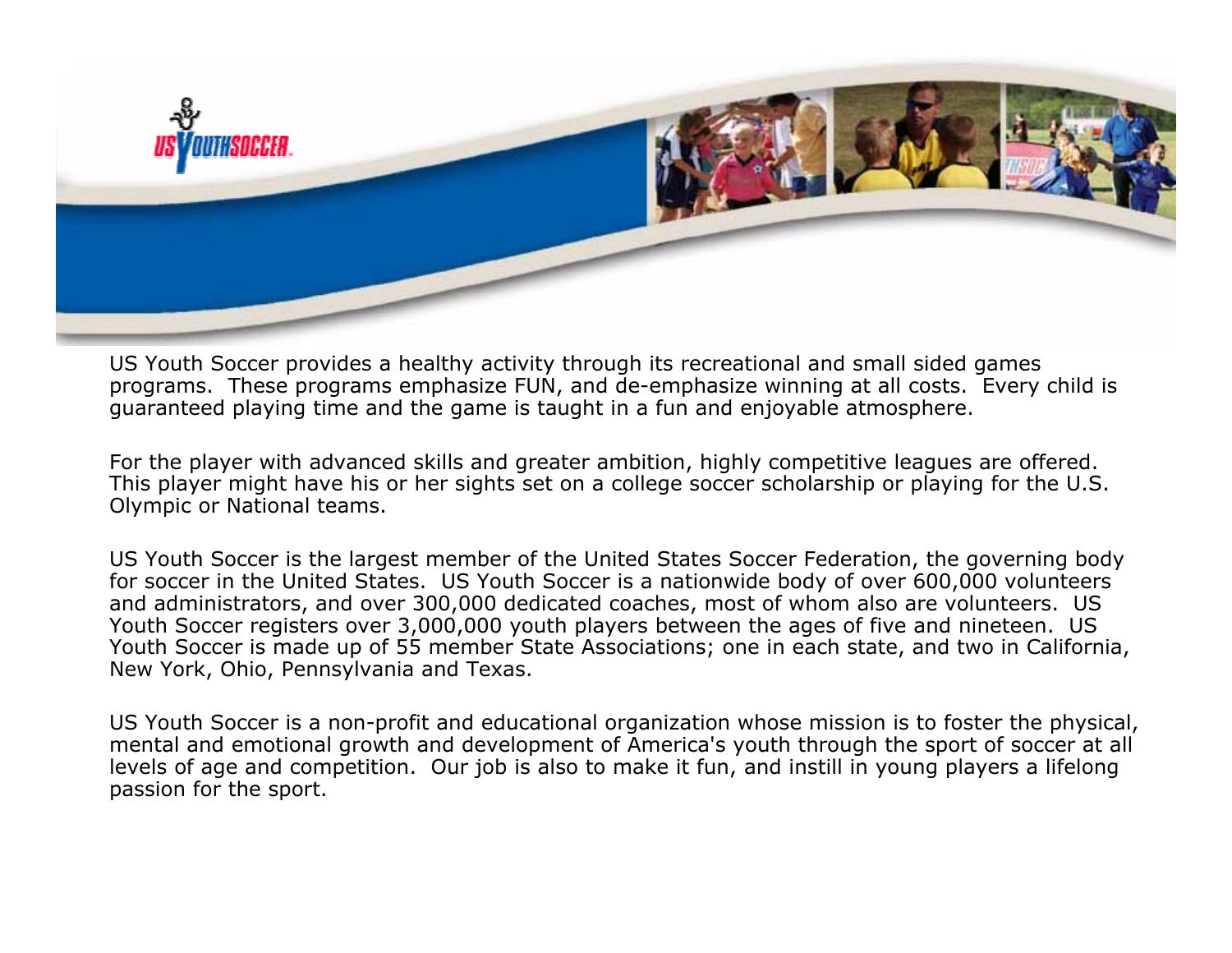

**This introduction to youth soccer is designed to provide a tool to assist parents new to the game of soccer to grow the spirit without limiting the child.**

**US Youth Soccer Coaching Committee and Coaching Education Department**

©2005 US Youth S occer Association, I nc.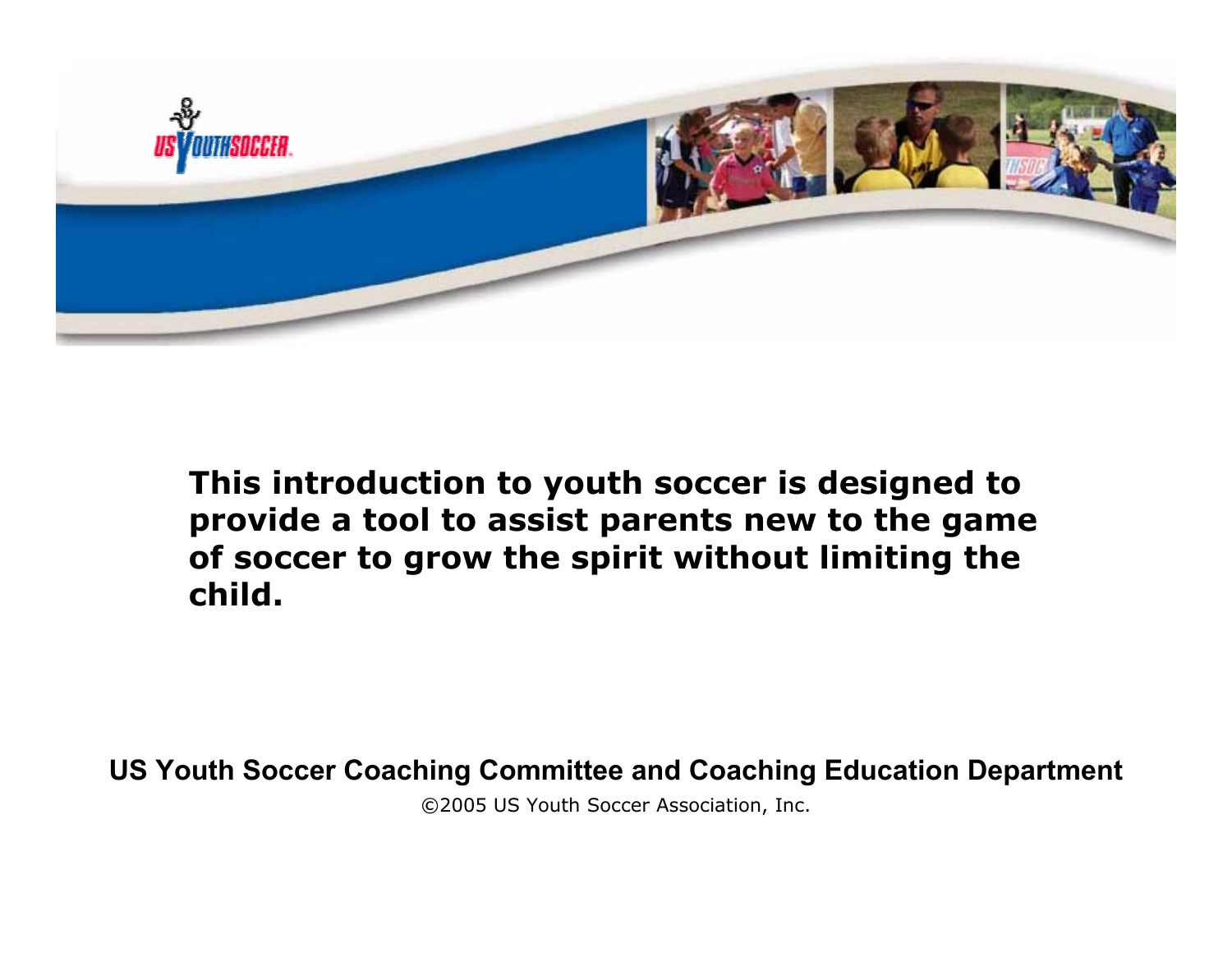

## **Introduction to Youth Soccer**

I just signed my child up for soccer! Now what do I do?

I don't know anything about this game.

I know that a lot of kids play it and love it. I know they use a white ball with som e designs on it, that looks like a basketball, but rolls on the ground.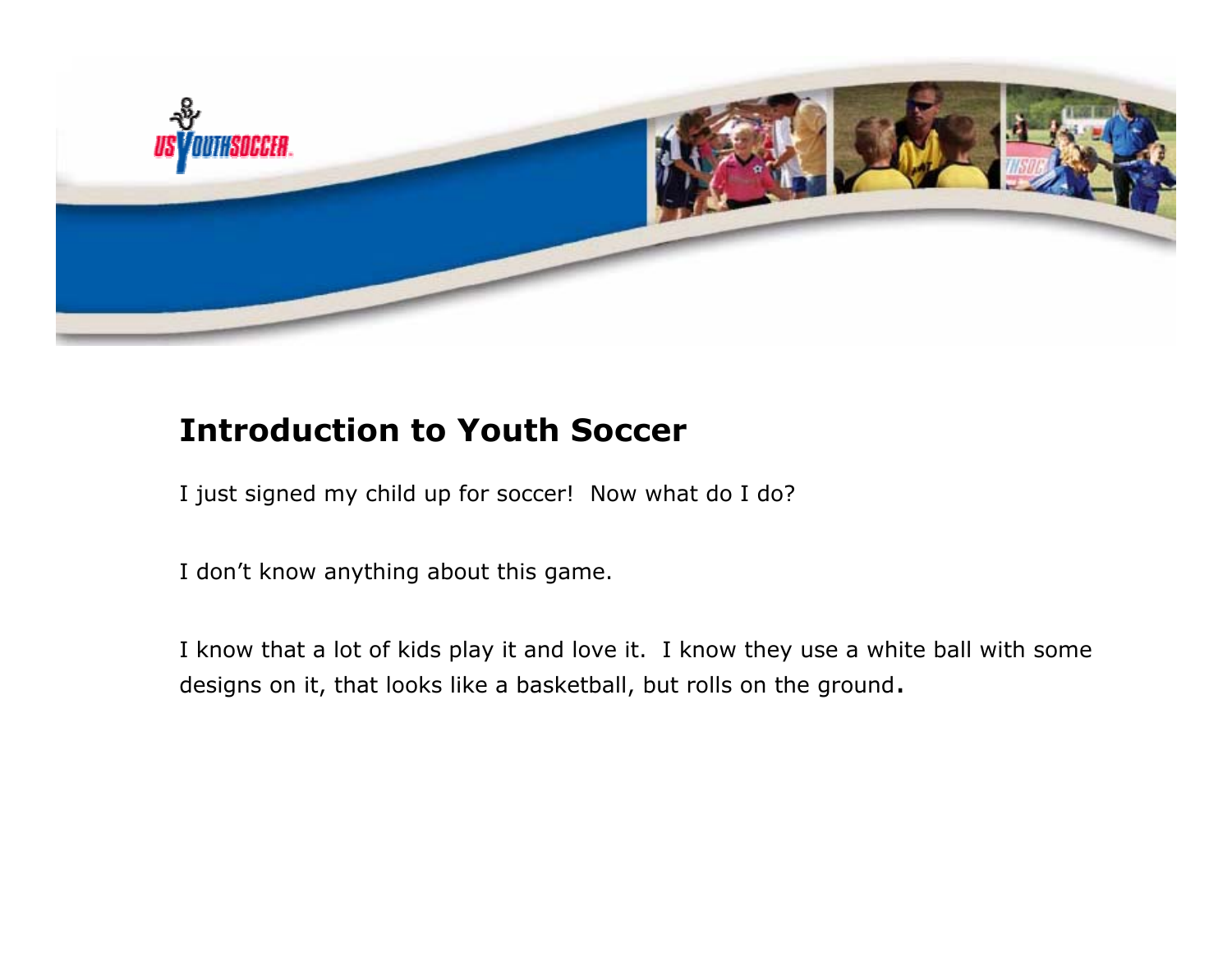

#### **Relax and Prepare for FUN!**

#### **Kids love soccer because it is FUN!**

- •From an early age, every child loves to play with a ball. Soccer is just playing with the ball, except with others and with a few simple rules. Soccer is having FUN!
- •The rules at the basic level are: the ball is shared with your teammates; the ball is kept away from your opponents; everyone has to "play nice;" every child gets their time with the ball and everyone has FUN!

#### **Basic equipment for soccer parents**

- •Comfortable lawn chair – comfort is important because you are going to be spending a lot of the time sitting in that chair watching youth soccer players having FUN!
- •Comfortable clothing – you will out in the sun, the rain, the heat and the cold. Dress to be comfortable so you can sit in that chair and w atch youth soccer players having FUN!
- •A sense of humor and joy at watching youth soccer players have FUN!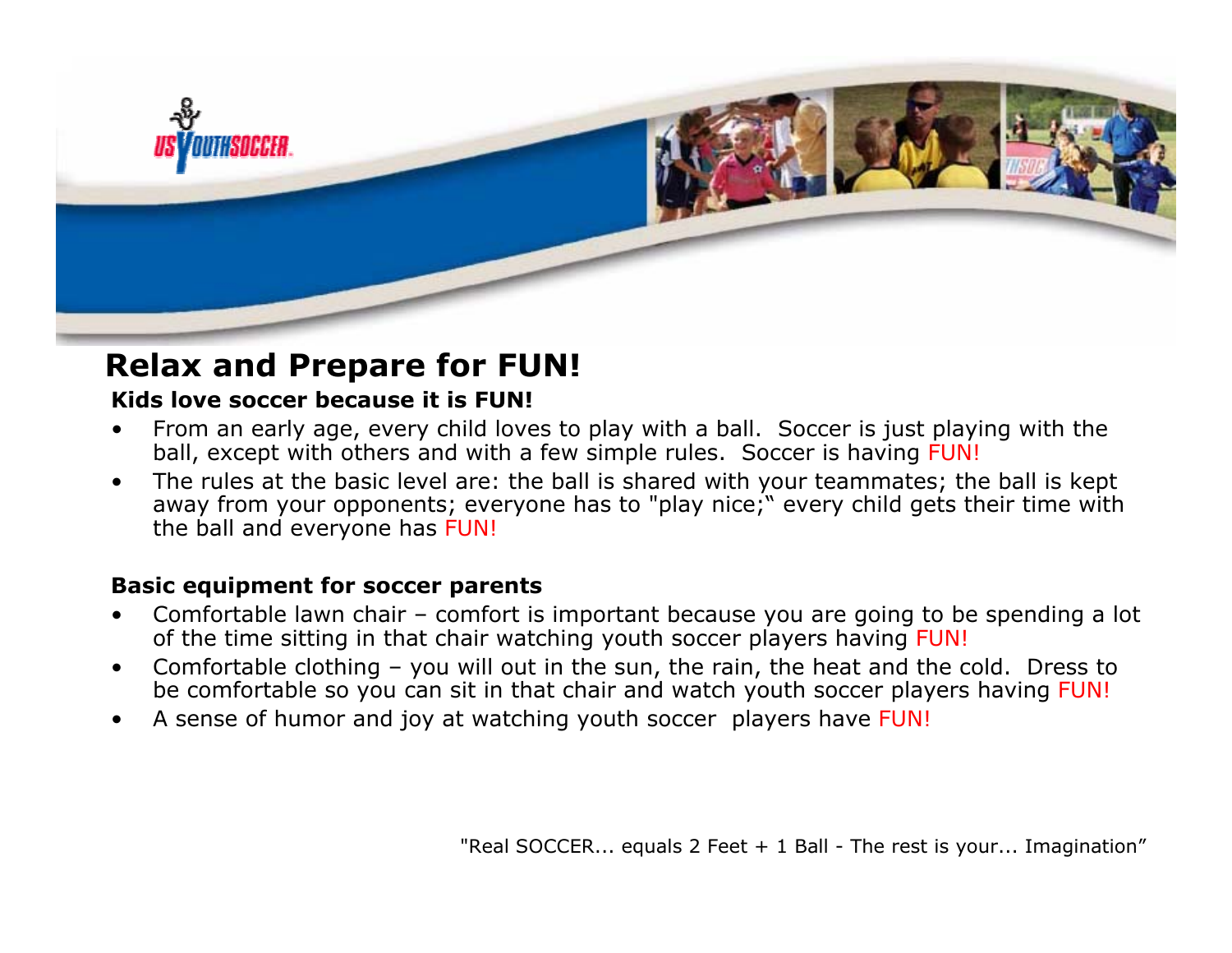

## **How to Be Supportive Soccer Parents**

- •Give consistent encouragement and support to their children regardless of the degree of success, the level of skill or time on the field.
- •Stress the imp ortance of respect for coaches through discussions with their chil dren, and highlight the critical nature of contributing to the team and its success.
- •Serve as role models, see the "big picture" and support all programs and all players.
- •Leave coaching to coaches and do not criticize coaching strategies or team performance.
- •Avoid putting pres sure on c hildren about playing time and perform ance.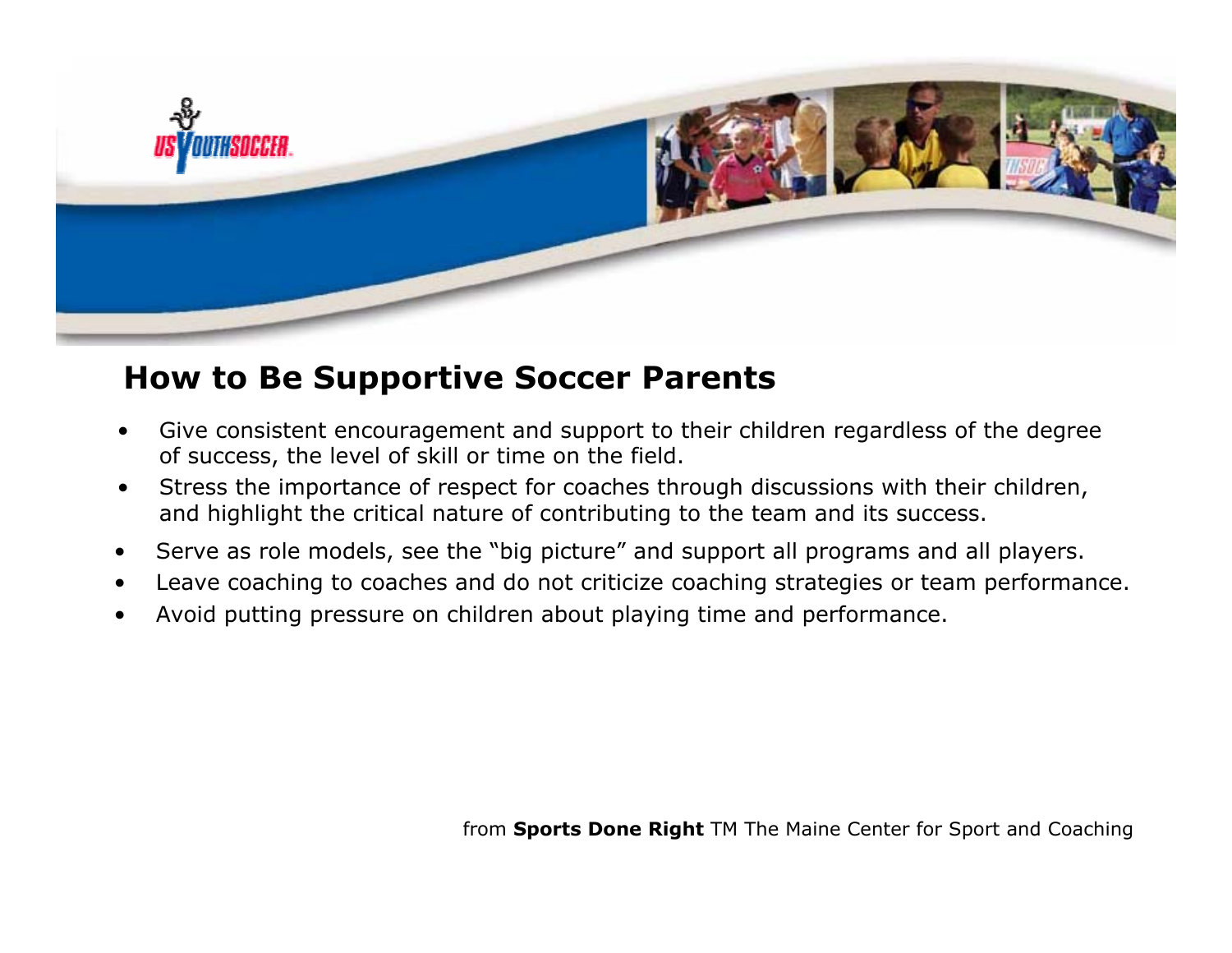

## **Why Do Players Play?**

- 1.To have fun
- 2.To be with their friends
- 3.To make new friends
- 4.To improve and learn
- 5.To feel good
- 6.. To wear the stuff

"Make sure she knows that you are there because it is fun for you to watch her participate, not because you want to criti cize." - Caroline Silby, PH.D, Author of Games Girls Play: Understanding and Guiding Young Female Athletes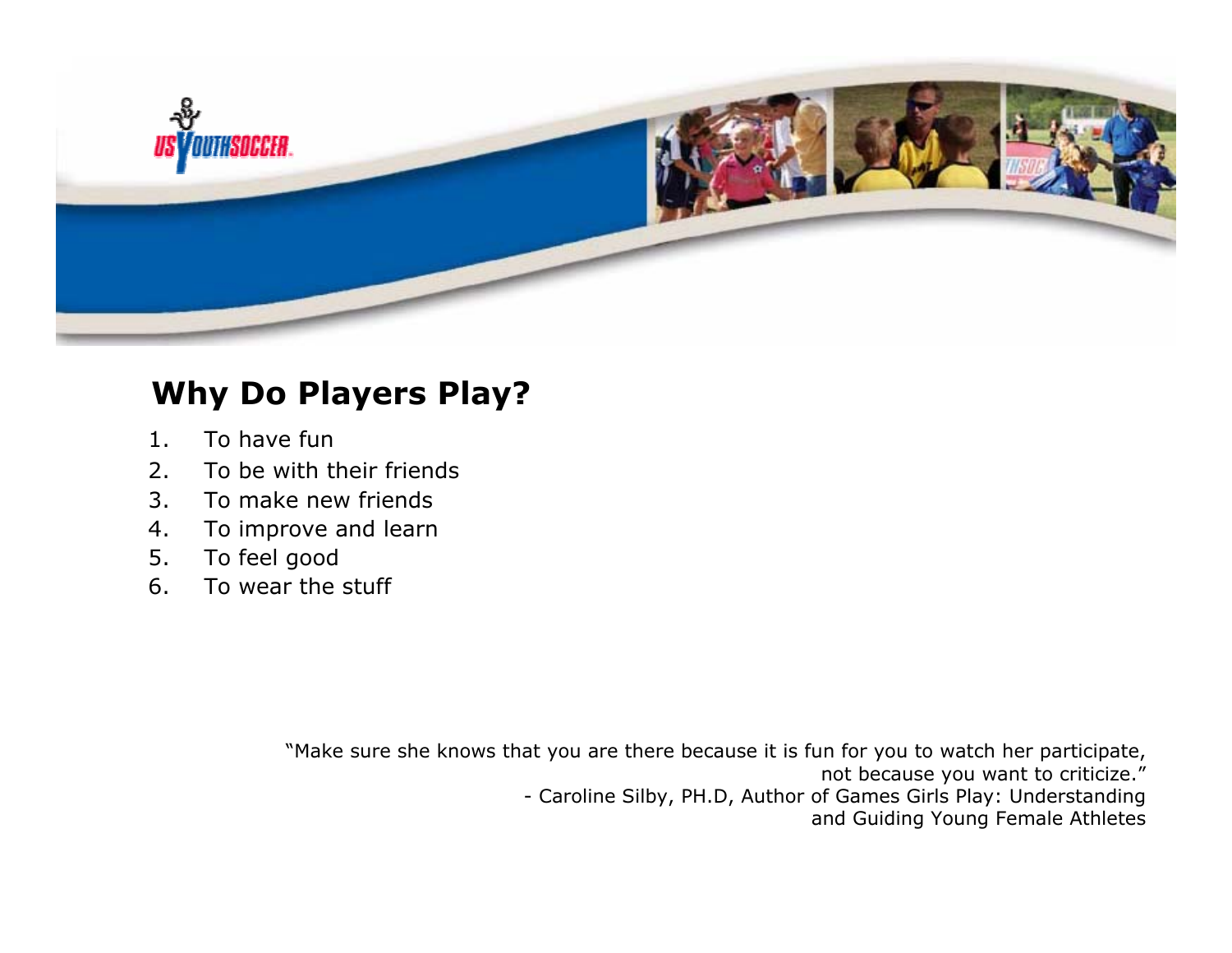

# **Six Guidelines for Soccer Parents**

- 1. Cheer
- 2. Relax and Let Them Play
- 3.. Yelling Directions = Distraction
- 4. Remember, They Are Your Kids
- 5. Have Reasonable Expectations
- 6. Meet with the Coaches

"Have you ever seen a truly gifted player sitting on the bench on any team unless the game was out of reach or t he player was injured or win ded?" - Aicinena, 124

The greatest gift that you can give to your children throughout their sporting involvement is support. When asked what it is that they would most like from their parents in terms of support, most children suggest encouragement and accept a nce of their choices. - Australian Sports Commis sion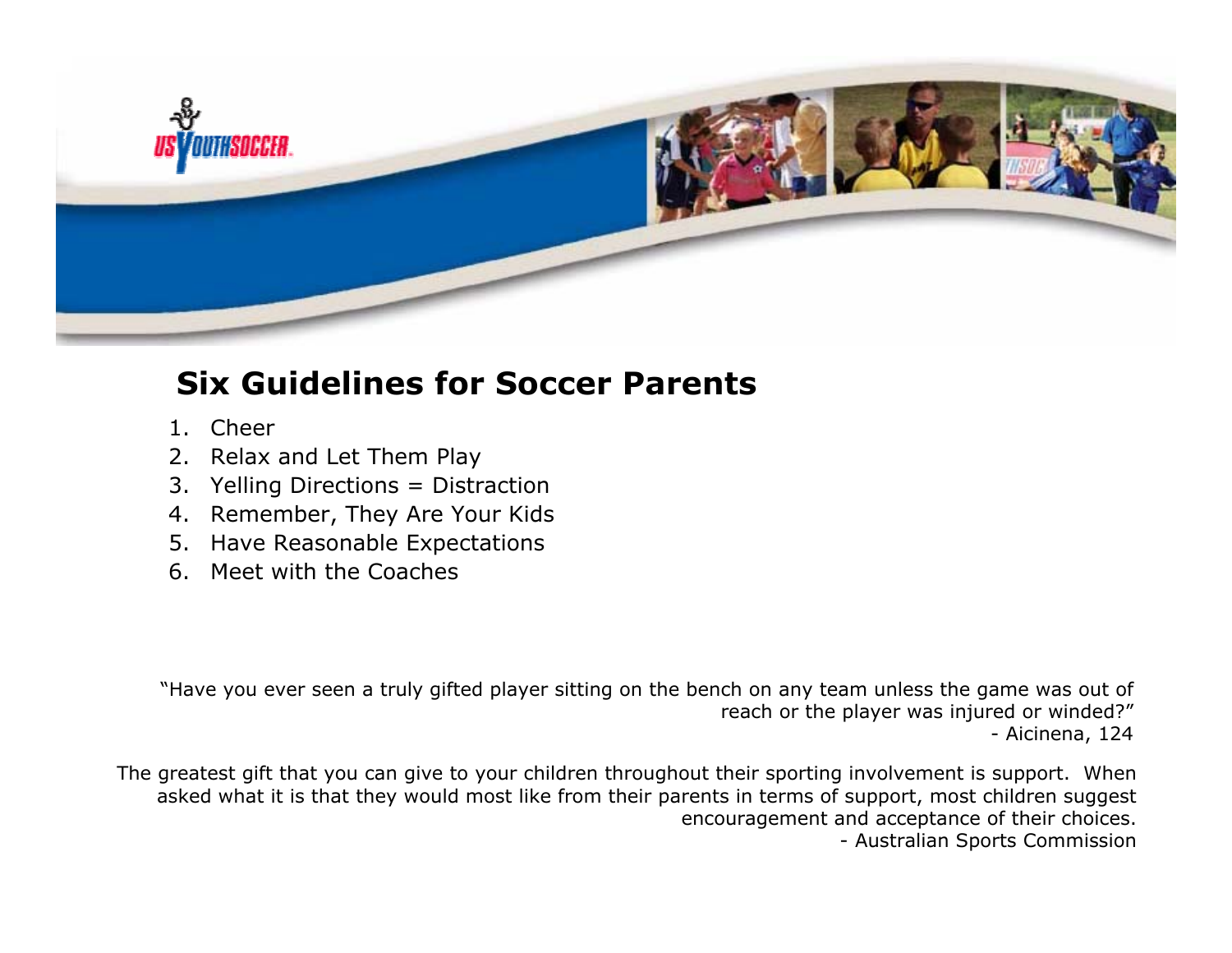

# **Why Do Players Quit?**

- 1.Criticism and yelling
- 2.No playing time
- 3.Over-emphasis on winning
- 4.Poor communication
- 5.Fear of making mistakes
- 6.Boredom
- 7.Not learning

"Adult spectators, coaches and league administrators are guests at the children's g ames. We are guests because if no adult attended, our hosts, the children, could still have a game." **-** Douglas E. Abrams, University of Missouri-Col umbia School of Law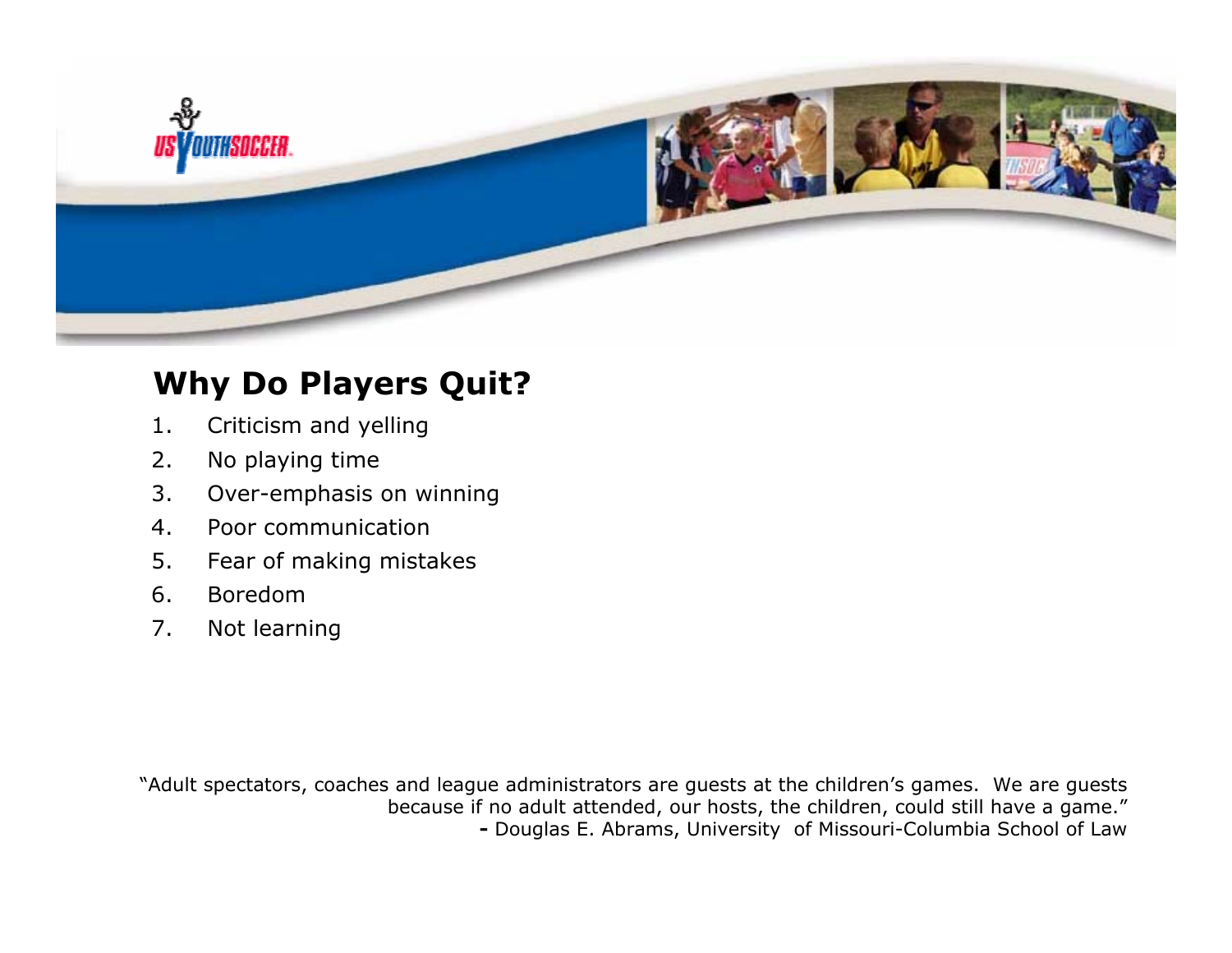

#### **Four Red Cards for Parents**

- **1. Living Out Dreams -** A parent who is continuing to live personal athletic dreams through his/her child has not released his/her child to the game.
- **2. Too Involved -** If a parent tends to share in the credit when the child has done well in sport or has been victorious, the parent is too involved.
- **3.Trying Too Hard -** If a parent is trying to continue to coach his child when the child probably knows more about the game than the p arent does, he has not rel eased the youth athlete.
- **4. Too Serious -** A parent should realize that he is taking everything too seriously and has not released the child to the activity when the parent:
	- –is nervous before his/her child's game.
	- –has a difficult time bouncing back when the player's team suffers a defeat.
	- –makes mental notes during a game so he can give his/her child advice at the concl usion of the game.
	- –becomes verbally critical of an official.

from "Teaching Character through Sport: Developing a Positive Coaching Legacy" by Bruce Brown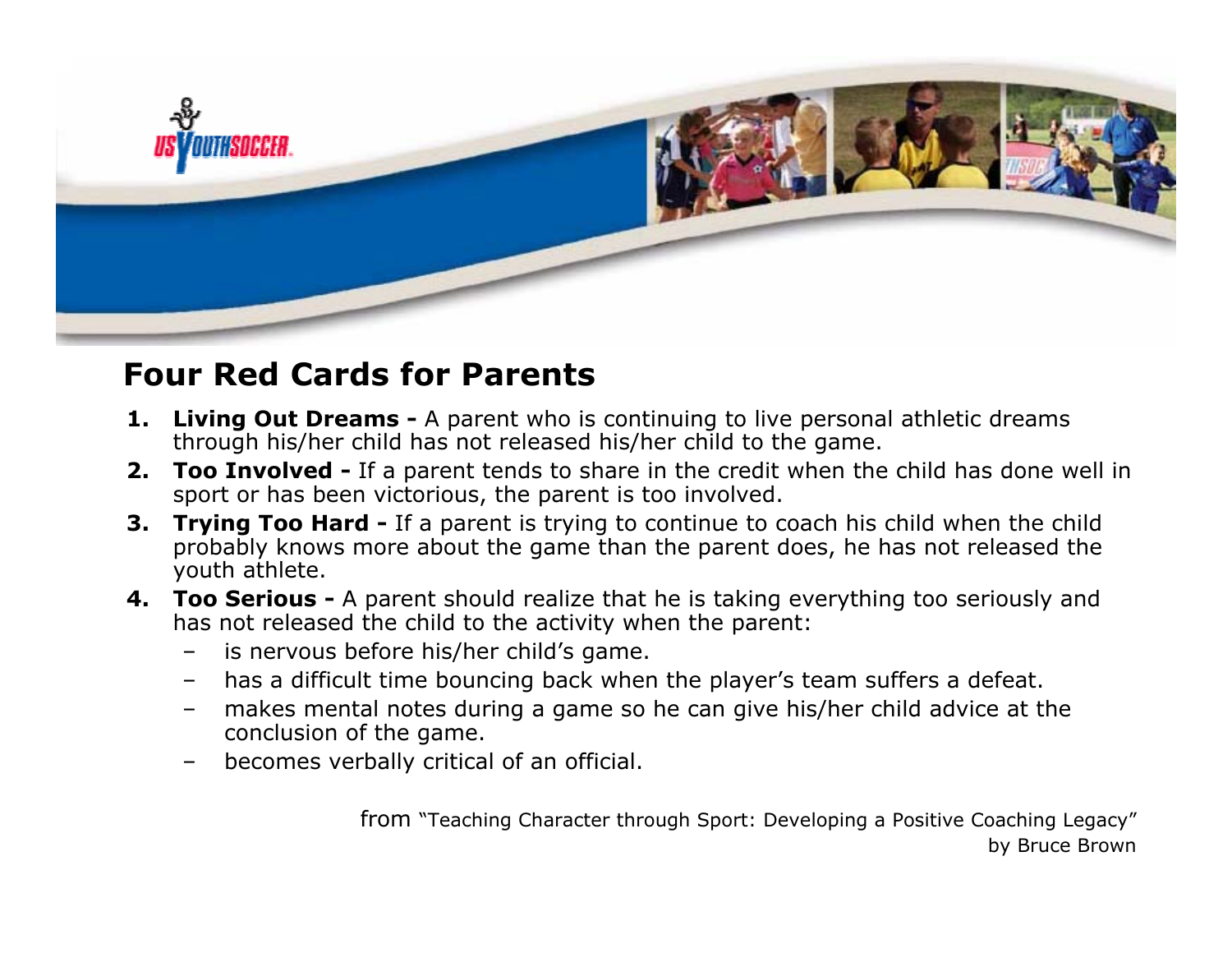

#### **How Do I Start?**

#### **Find out why YOUR child wants to play soccer! Ask the real questions**

- Why do YOU want to play soccer?
- –What is fun about soccer for YOU?
- What do YOU like to hear from ME before, during and after YOUR GAMES?

"Everyone forgets today's score before the end of the season, but decades later the children still remember the adults whose affection and support remained steadfast regardless of the scoreboard." - Abrams, 2002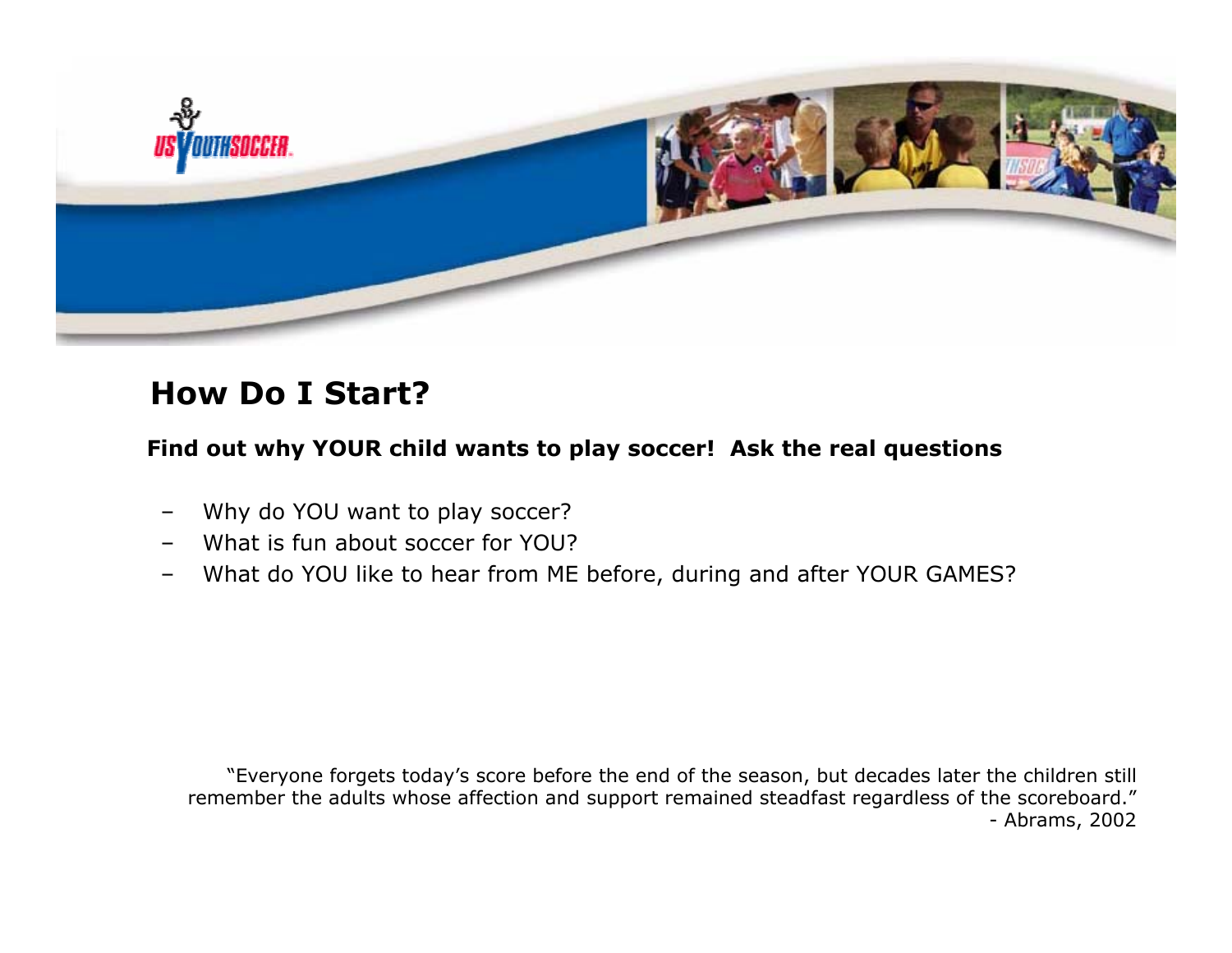

#### **Meeting Your Child's Needs**

Once you have asked the questions, LISTEN to the answer and learn…

- Shape your support to meet your child's expressed desires; make his/her dreams come true.
- Ask yourself "What can I do to assist my child in being successful in meeting his/her goals for parti cipati on i n soccer?"

92% of student-athletes believe participating in sports helps them to be a better person.

97% of student-athletes say the main reason they pla y s ports is b ecause it is fun and exciting.

from "The Athletes Speak Survey 2002-2004," a survey of pilot projects conducted b y t he National Center for Student Aspirations involving Maine and Massachusetts student athletes.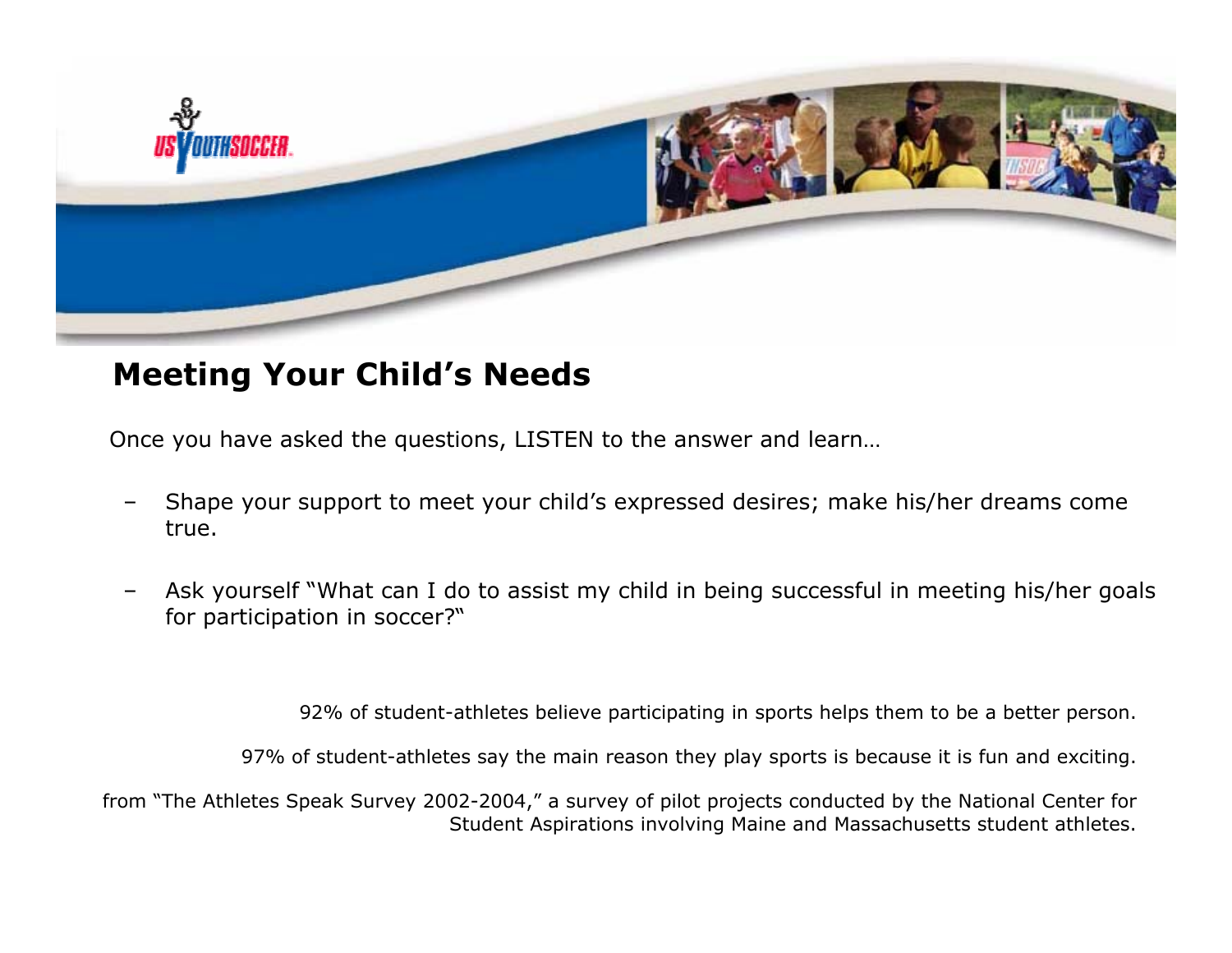

## **Four Emotional Needs of Players**

#### **Children have fou r basic emotional needs in organized sports**

- 1.To play without unhealthy pressure to win imposed by parents and coaches
- 2.To be treated like children, not miniature p rofessionals
- 3. Adult role models whose sportsmanlike behavior helps make partici pation fun
- 4. To play without adult-imposed pressure for financial gain inspired by professional or big-time collegiate sports

**-** Douglas E. Abrams; Villanova Sport s Journ al, 2002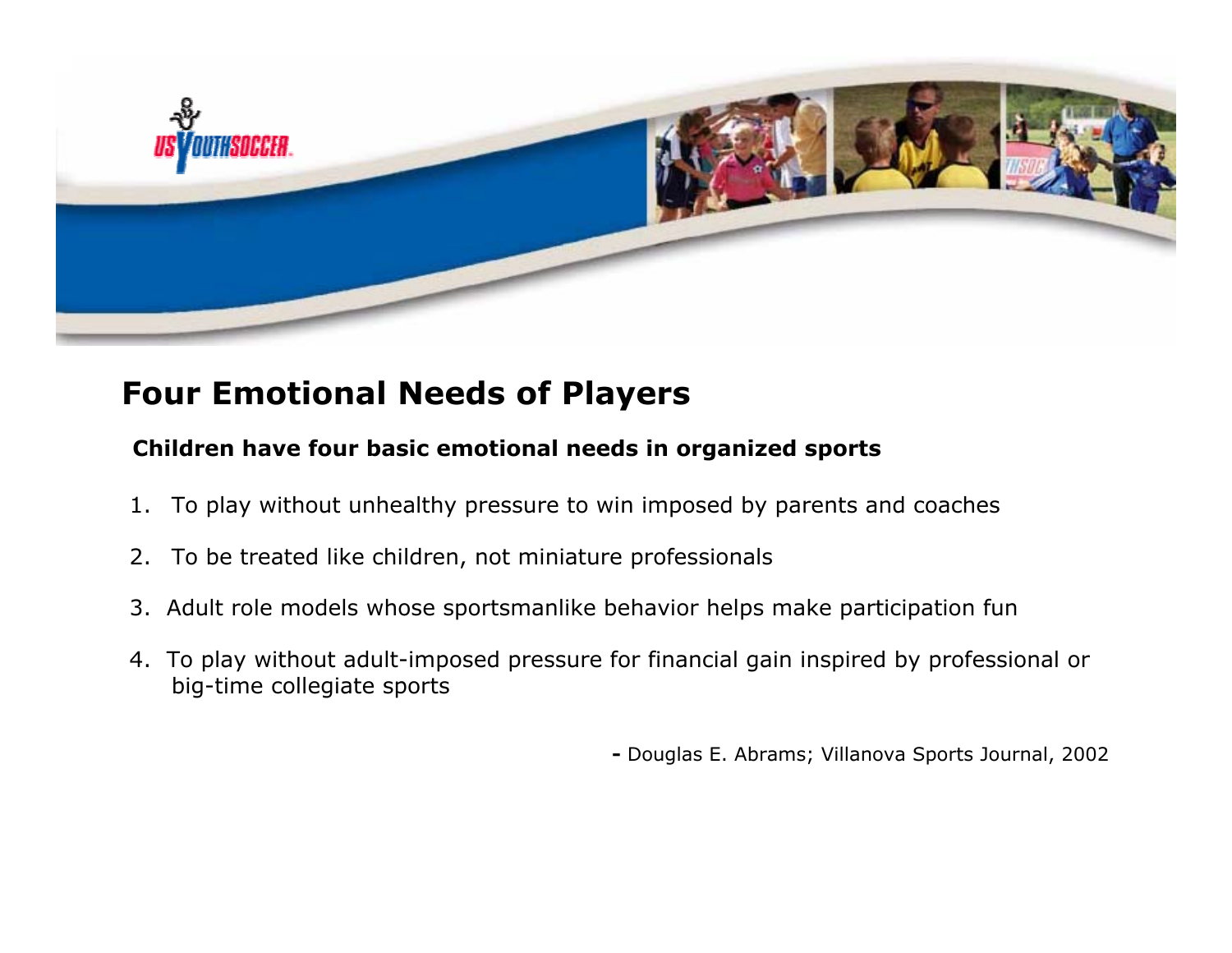

## **Being a Good Soccer Parent**

- •**Encourage your child,** regardless of his or her degree of success or level of skill.
- • **Ensure a balance** in your student athlete's life, encouraging participation in multiple sports and activities w hile placing academics first.
- • **Emphasize enjoyment,** development of skills and team play as the cornerstones of your child's early sports experie nces.
- •**• Leave coaching to coaches** and avoid placing too much pressure on your youngster about playing time and perform ance.
- •• Be realistic about your child's future in sports, recognizing that only a select few earn a college scholarship, compete in the Olympics or sign a professional contract.
- •• Be there when your child looks to the sidelines for a positive role model.

from **Sports Done Right** TM The Maine Center for Sport and Coaching

"Athletic participation must b e healthful, positive and s afe for everyone involved, conducted in an environment that t eaches values and ethics, strengthens the community, promotes competition without conflict and enriches the lives of the athletes."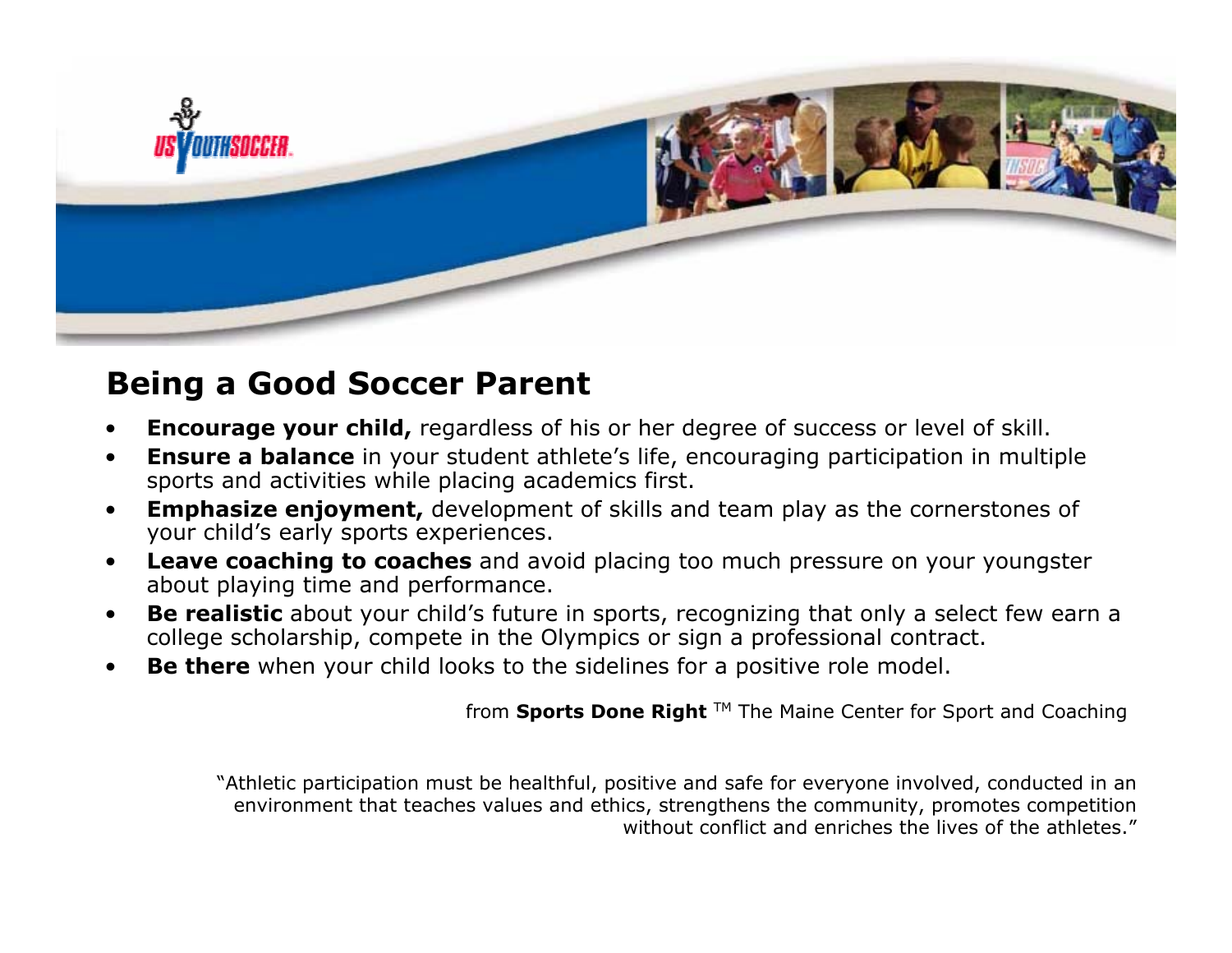

#### **What Can I Expect?**

- •Children differ greatly due to age, gender and maturity.
- • Soccer is "the game for all kids" and that means there will be all types of kids playing together.
- • Most volunteer directed programs are conducted by parents and coaches who know they will be involved for only a few years while their own children are participating.
- • 85% of volunteer directed youth sports are coached by parents with a child on the team.
- •Women coach only 20% of the 5 to 14 year-olds on non-school-affiliated teams.
- • Less than 10% of the volunteer coaches in the United States have had any type of coaching education.

"Parents love their children and want the best for them. Parents should focus on their child's potential rather than on an assumption of superiority. Parents should help their child to become what they can be, not fail at becoming something they are incapable of becoming." - Aicinena, 125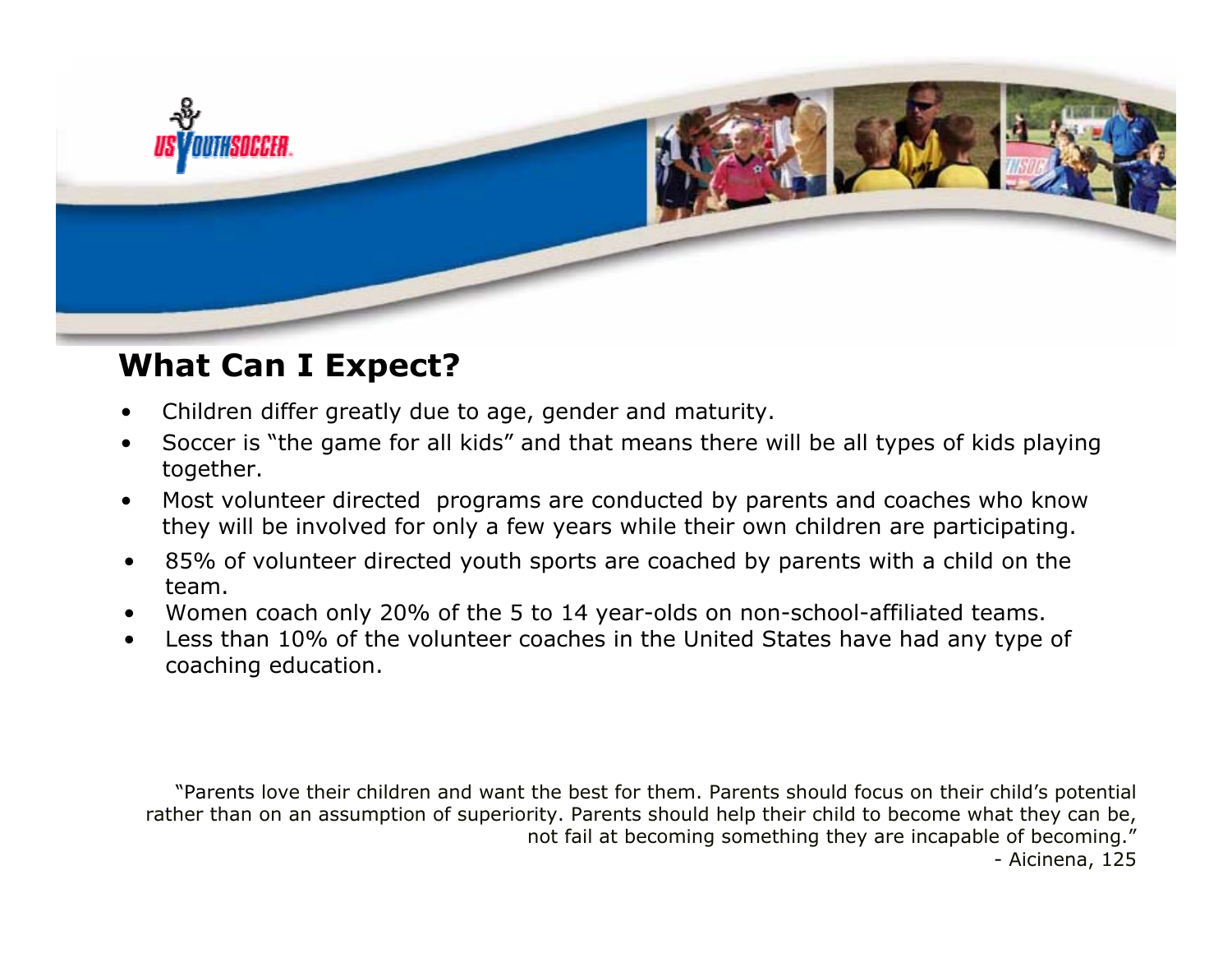

# **You WILL Be Surprised?**

- • Young players cry immediately when something is hurt. Some cry even when something is not hurt.
- • Somebody will come off the field in need of a toilet. Somebody will stay on the field in need of a toilet (U8).
- • A model rocket that is launched from a nearby field will get 99% of the players' attention.
- $\bullet$ Some players will wear their uniform to bed, to school and everywhere else.
- •A player will forget to go on the field, another will forget to go off.
- • Players will still stop and laugh if the referee gets hit in the backside with the ball during a game – they are not competing, they are having fun.
- • If you drive some one else's child to a game, he/she may not remember after the game to look for you to get home.

"Most children play to have fun and be with their friends. They do not play to entertain the adults, boost the adults' egos or improve the family's social status in the community." - Abrams, 2002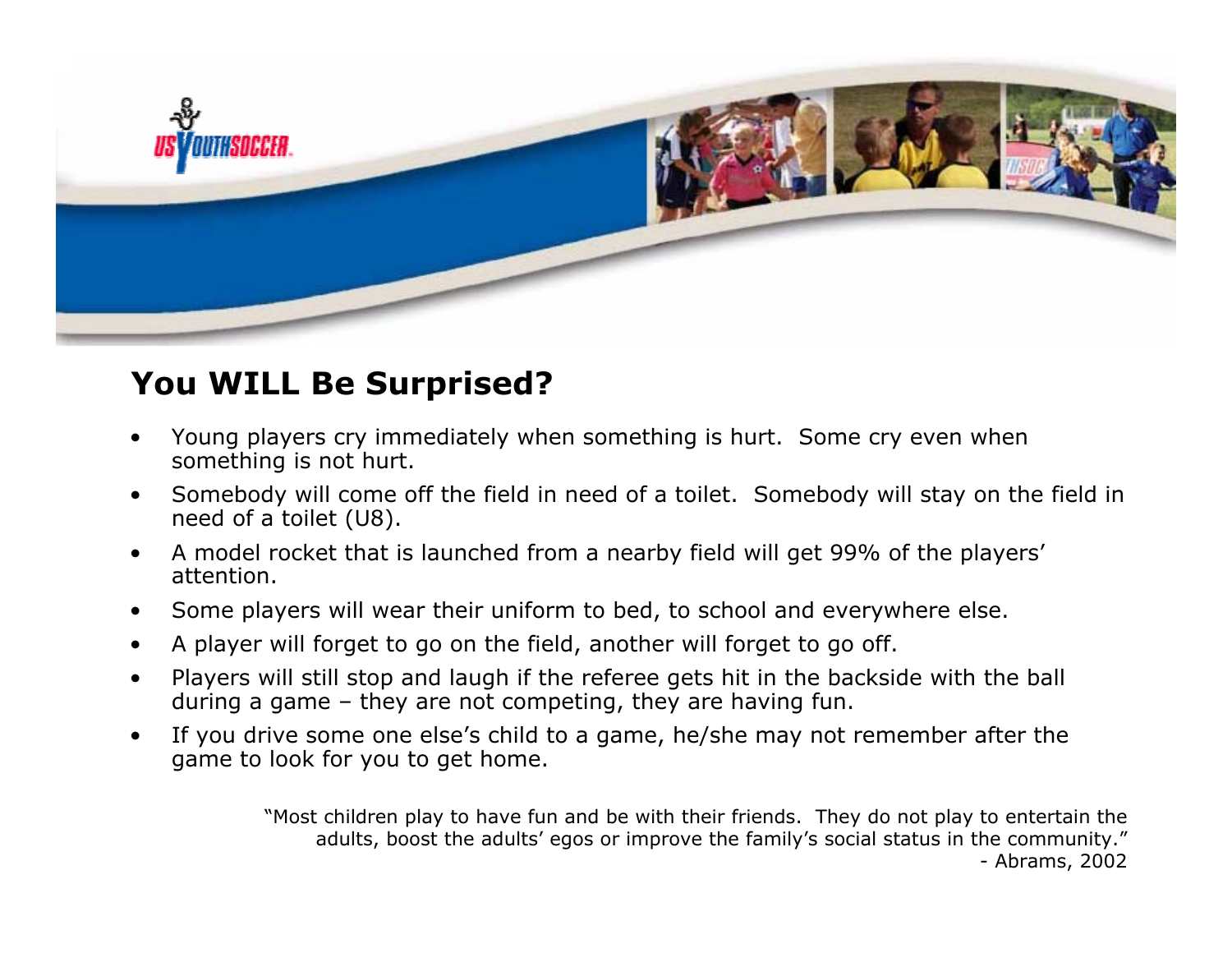

#### **What Does My Player Need?**

- **1. BALL -** Each child should have his or her own age-appropriate ball and bring it to team practice.
- **2. SHIN GUARDS -** An absolute requirement for games, should also be worn for all practices, the pull-on "legging" type with foam padding protecting the front of the leg from ankle to shin.
- **3. SOCCER SHOES -** Recommended, but not required by most clubs. Soccer cleats for most recreational play must be rubber or molded plastic (no metal cleats), and no less than 3/8 inch in diameter. Baseball or football type shoes with square or rectangular cleats are not legal for soccer.
- **4. WATER BOTTLE** (with child's name on it) Fresh water should be available to your child at each practice and game.
- **5. SHIRTS, SOCKS, SHORTS -** One or more of these items may be provided for each player by your local club. Be sure you are aware of your club's policies for games and practices.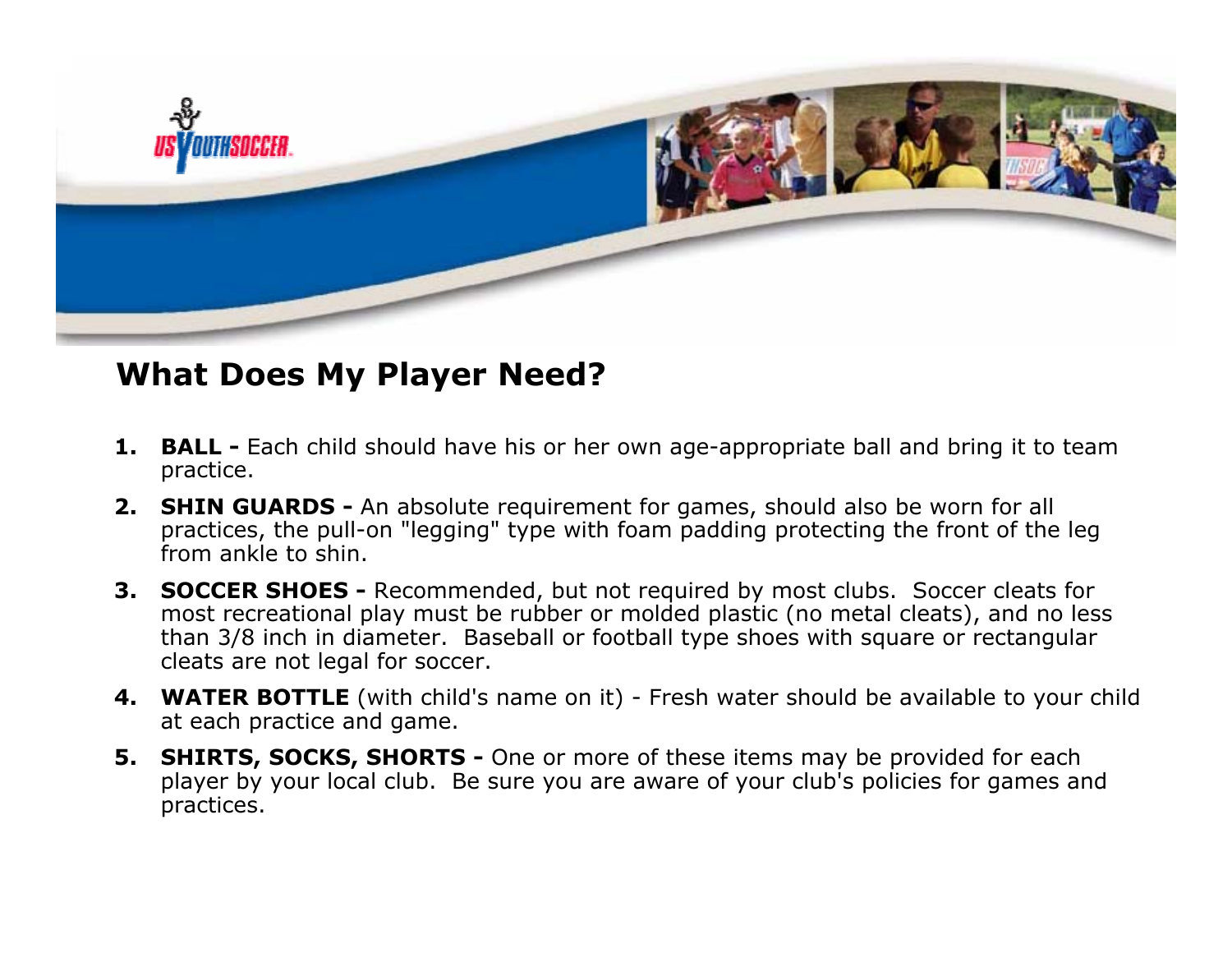

## **What Is a "Practice"?**

#### **Warm-up**

- •Enthusiastically s ets the tone for fun.
- •The warm-up prepares the mind and body for upcoming activities.
- •Young players need very little stretching, but it is a good habit for them to begin at an early age.
- •Warm-ups encourage each player to uses a ball and often incorporate games and exercises that emphasize a lot o f to u c h e s and dribbling.

#### **Individual Activities**

- •Fun filled activities that emphasize technical development. Remember this is the discovery age. Lots of ball contacts.
- •Activities are appropriate for the skills and ages of the players.
- •The coach shoul d be conducting a num ber of short and different activities.
- •Remember a child's attention span is limited.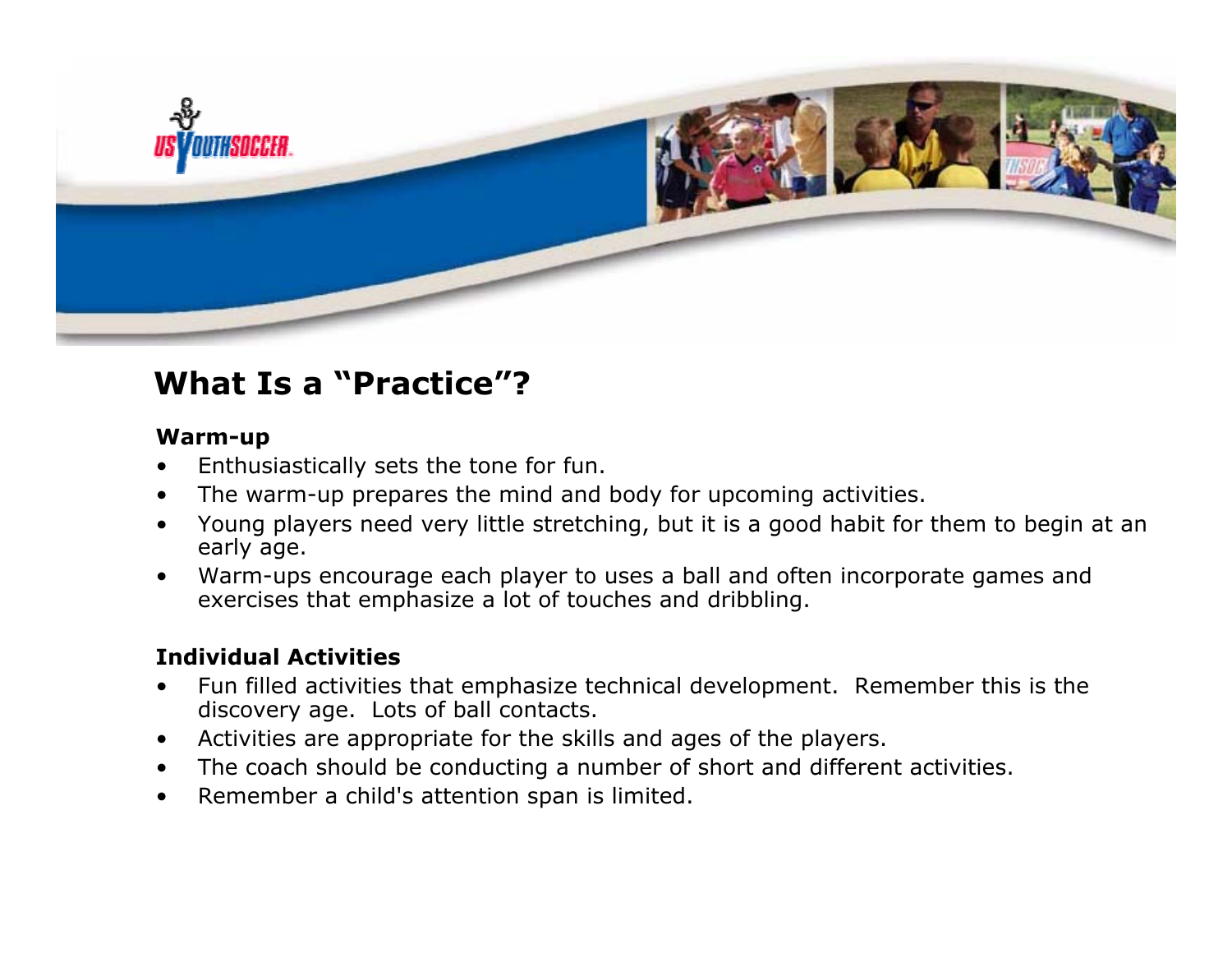

# **What Is a "Practice"? (cont.)**

#### **Group Activities**

- •Group games are an ext ension of the individual activity.
- •Groups are small to allow for the most ball contact and players are involved in the game as much as possible, so they are not standing around in lines awaiting their turn.

#### **"The Game"**

- •Designed to familiarize the players with the varying aspects of the game. Kids w ant to play and have fun. After a brief explanation and/or dem onstration quickly get the players playing.
- •Small-sided games (e.g. 4 v 4) to help keep everyone involved. Activities are organized to progress into controlled scrimmages and the n i nto an ope n scrimmag e.
- •Remember, the kids signed up to play soccer!

"With few exceptions, parents can be invaluable allies if they really know that a coach's first priority is the health, safety and development of their child."

- Robert Cobb, University of Maine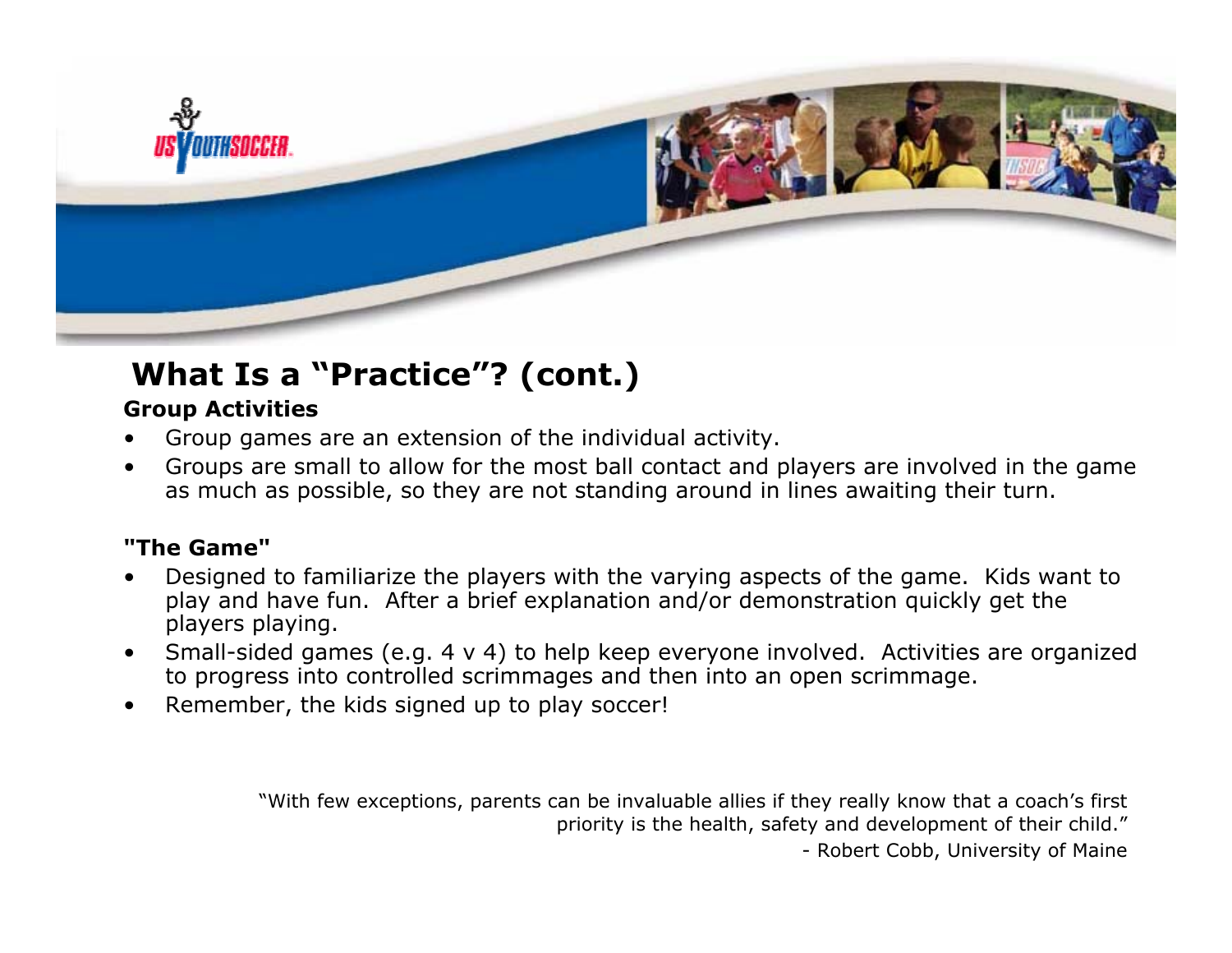

## **Teaching Sportsmanship**

**Here are six things you can do to show your child (and other parents) what being "a good s port" m eans:**

- •Cheer for all the children, even those on the other team. What a surprising difference it can make on the sidelines and in the stands whe n parents make an effort to appla ud a good effort or a fine play - no matter who makes it.
- •Talk to parents of the other team - they are not the enemy.
- •Be a parent, not a coach: resist the urge to critique. Children dread their parent going over their performance in detail, pointing out all their mistakes. Som etimes just being there shows your children what being a good parent is all about. Leave the coaching to the coaches: this includes motivating, psyching your child for practice, after game critiquing, setting goals, requiring additional training, etc.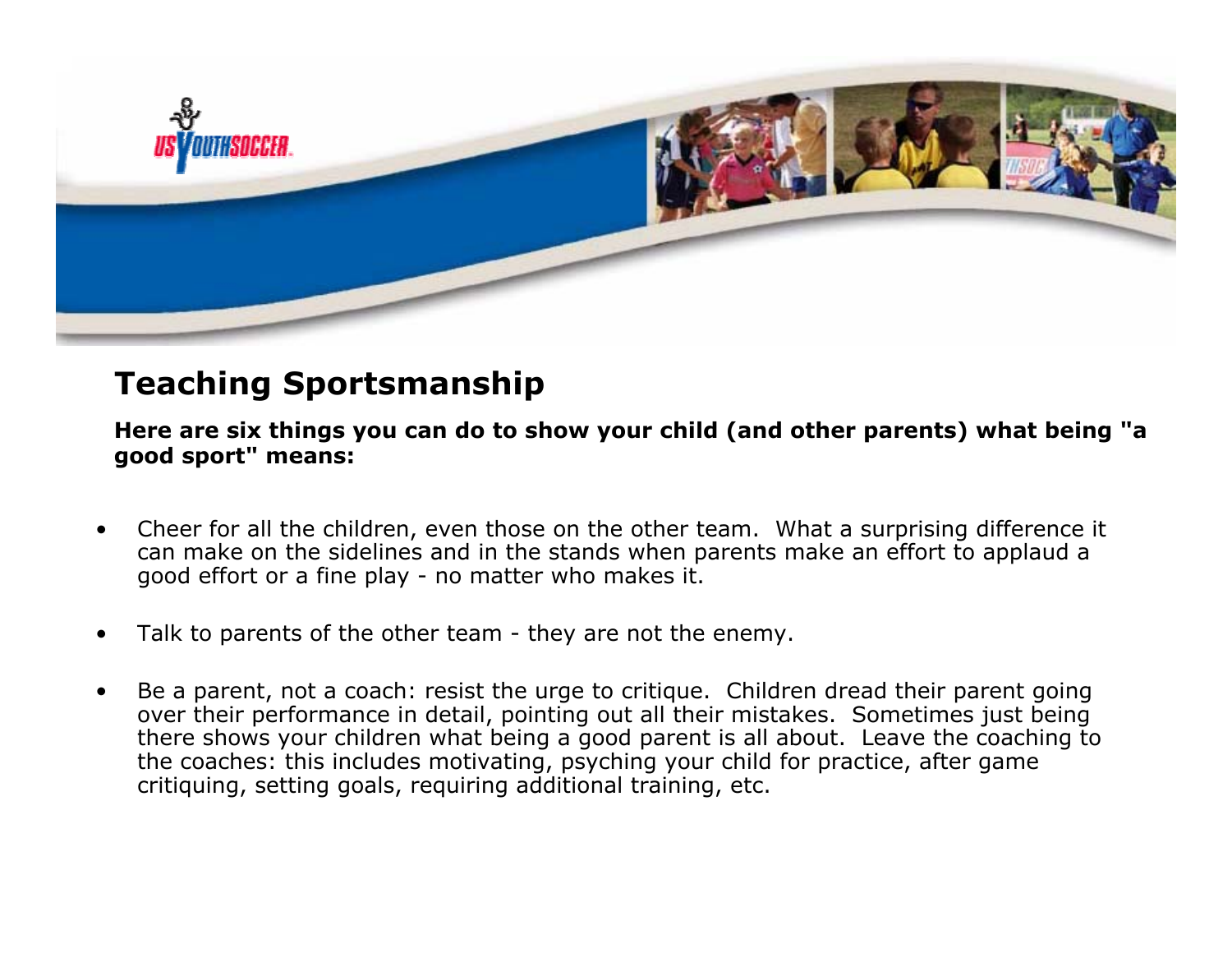

## **Teaching Sportsmanship (cont.)**

•Thank the officials - find a few moments to compliment the officials for their hard work after a game (especially if your child's team loses) you will be reward e d wit h the pleasure of seeing a surprised smile in return.

•Keep soccer in its proper perspective: Soccer should not be larger than life for you. If your child's performance produces strong emotions in you, suppress them. Remember your relationship will continue with your children long after their youth soccer days are over. Keep your goals and needs separate from your child's experience.

•Have fun: That is what the children are trying to do!

"One reason kids love video games so much is t hat they can each pick their own level of challenge." - Lenny Wiers ma, Center for the Advancement of Responsible Youth Sports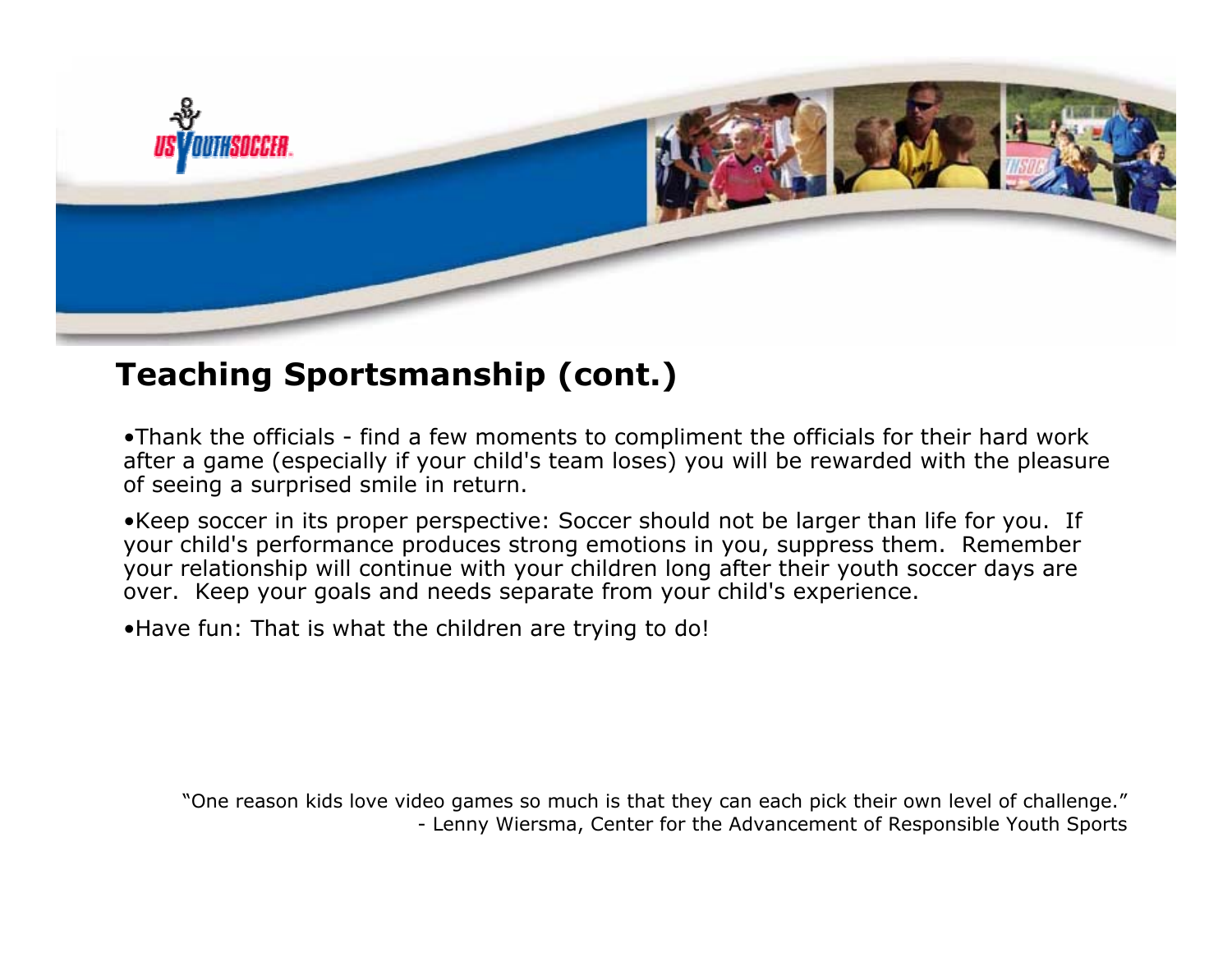

## **Game Day**

#### **Sideline Behavior**

- • Children want cheerleaders to applaud their success, not adults yelling instructions. Think of the soccer field as a playground and not as a sports venue.
- • What's appropriate at a sport stadium with adult athletes is NOT appropriate for young children at play.
- •Focus on the process of playing and not the outcome.

"When watching a youth sports game, if you can't carry on a normal conversation with the person next to you then you're probably paying too much attention to the game." Bigelow, Moroney, & Hall, 2001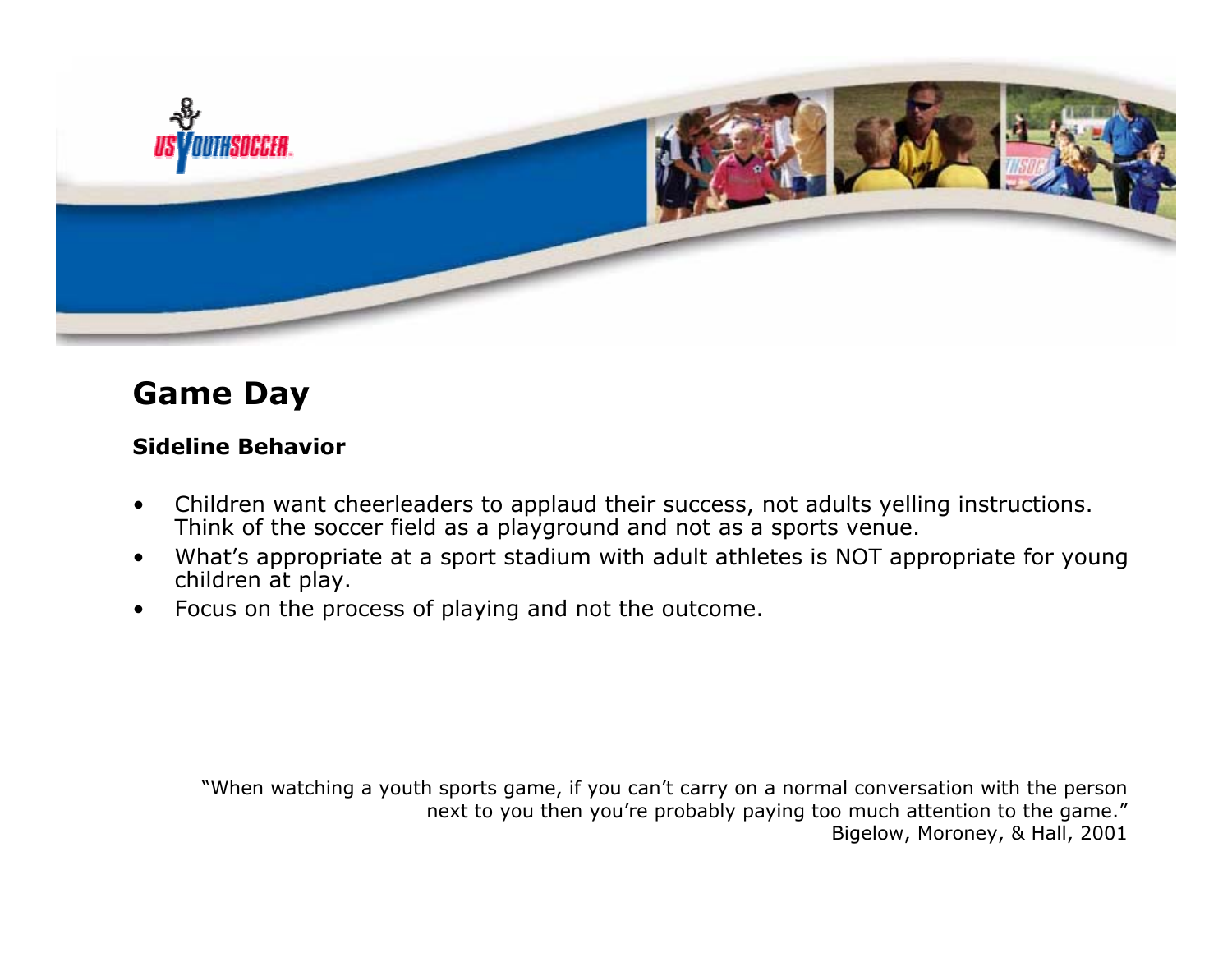

#### **Friends NOT Enemies**

#### **Sideline Behavior**

- •Unlike the adult games, kids playing soccer do not see the other team as the enemy. The other team is full of their friends – friends from their school, their place of worship, their neighborhood. They are likely to be playing together in your backyard or in your den after the game.
- •Che e r ANY and ALL success on the field. It DOES NOT matter w hat player OR team. They are all kids and they want you there to see them play.

"A good way to determine whether the sideline comments are helpful and supportive is to ask the children what they prefer to hear on t he sideline, if anything." from "Developing Decision Makers" by Dr. Lynn Kidma n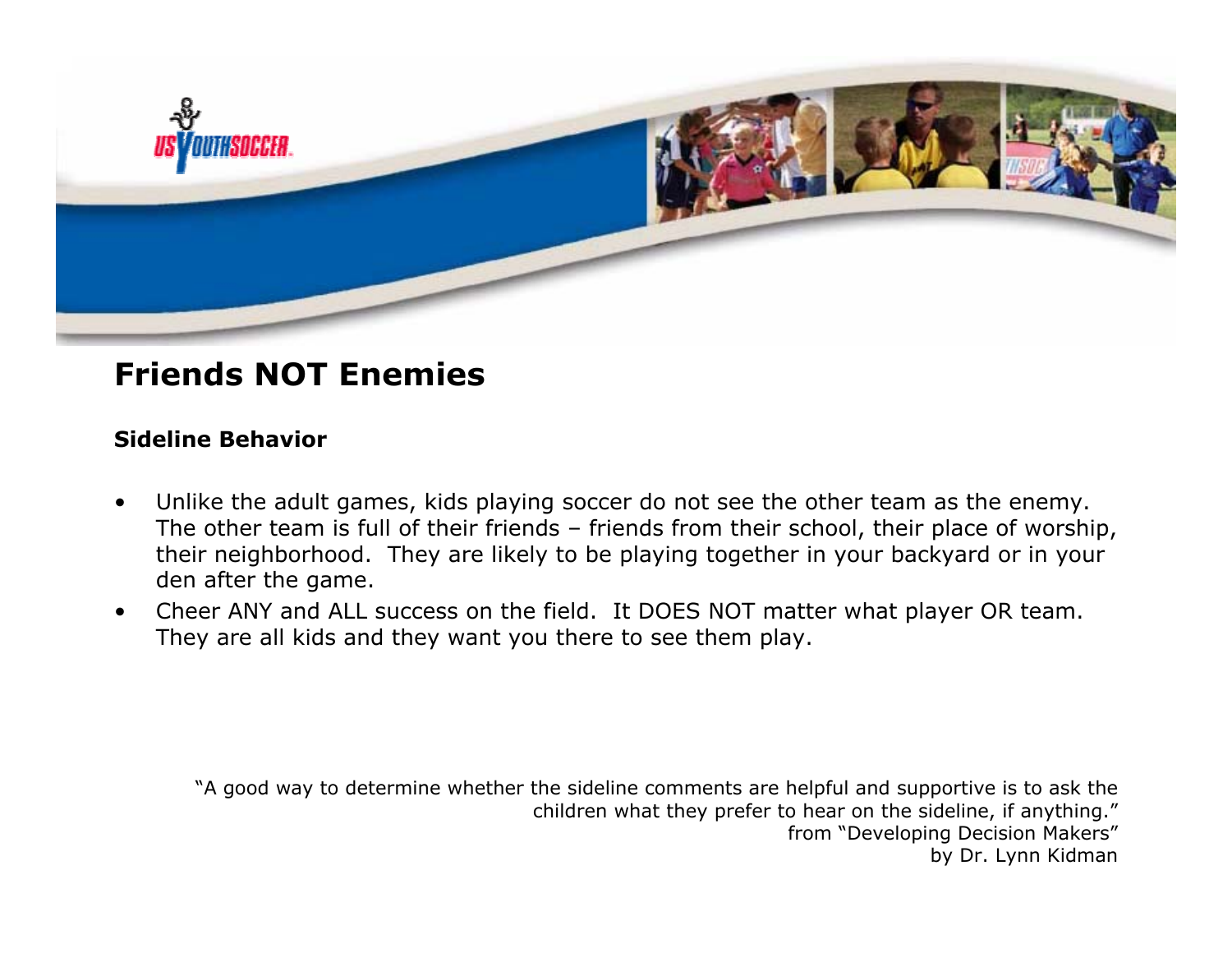

#### **Kids Don't Care Who Wins**

"Asked what embarrasses them most, every single child surveyed listed parents hollering plays or instructions from the sideline or stands."- Mom's Team.com

#### **Sideline Behavior**

- •Don't keep score, the kids don't regard it as that important.
- •Don't care who wins or loses, they are having fun and that is the objective NOT winning or losing.

Note: Winning can become more important as the child develops; for that reason, administrators seek to form balanced teams to create equal opportunities to win and lose.

"Youth sports provide an ideal avenue for early exposure to setback and allows supportive adults to offer guidance with the stakes not nearly as high as they will be sometimes later on in life." - Abrams

#### **What is FUN for them is more important than what is FUN for you!**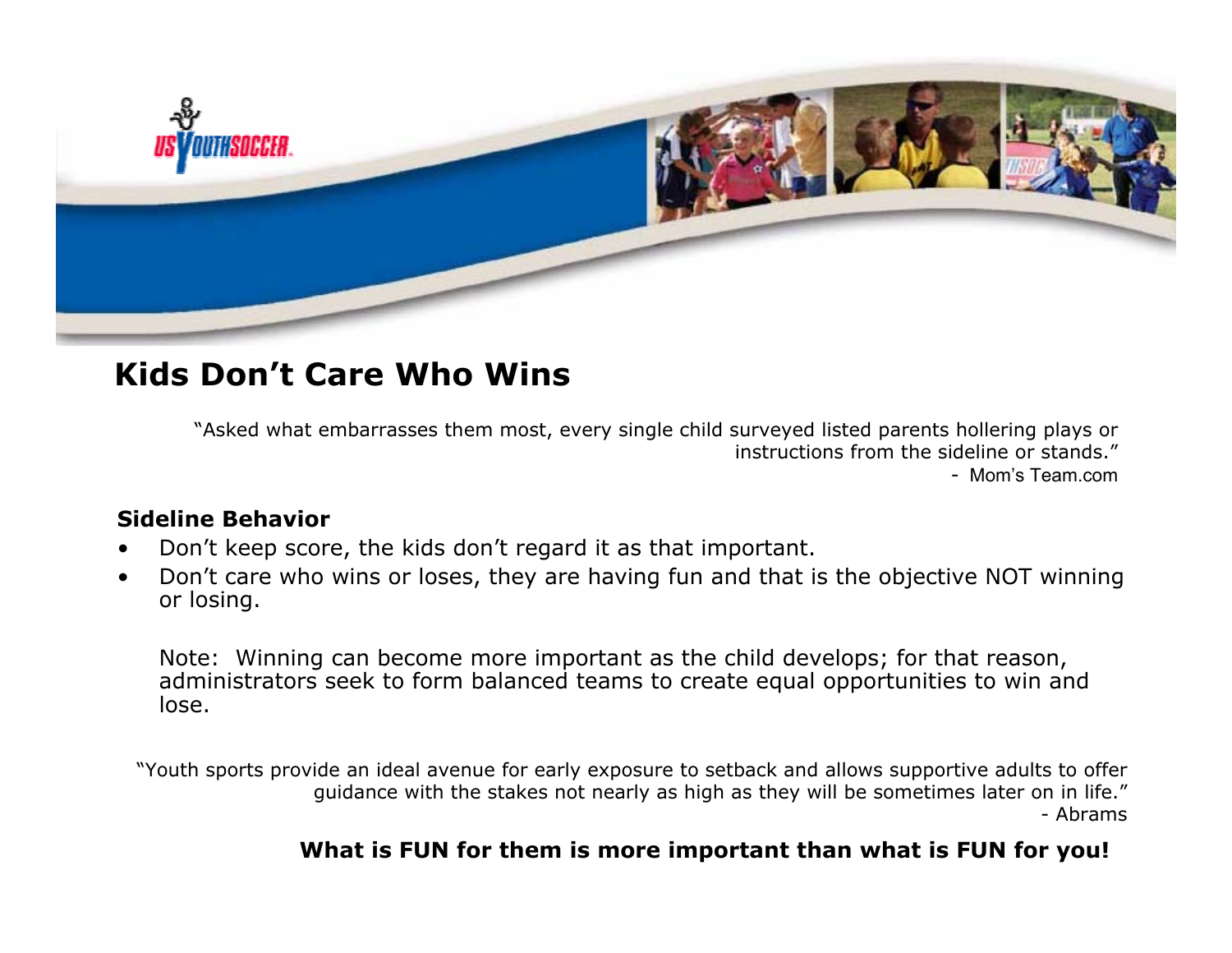

## **The Ride Home**

- •**Never reward** what you perceive as success.
- •**Never punish** what you perceive as failure.
- •**Don't evaluate** your child's performance, he or she is playing to have fun, not to earn a grade! If he/she had fun, the day was a success.
- • **Meet your child's needs** by remembering the questions you asked and the **answers you got as to why your child is playing soccer.**

"The youngsters are a captive audience in the back seat on the way home, but they deserve to ride in peace without being unwilling victims of their parents' "station wagon syndrome." - Abrams, 2002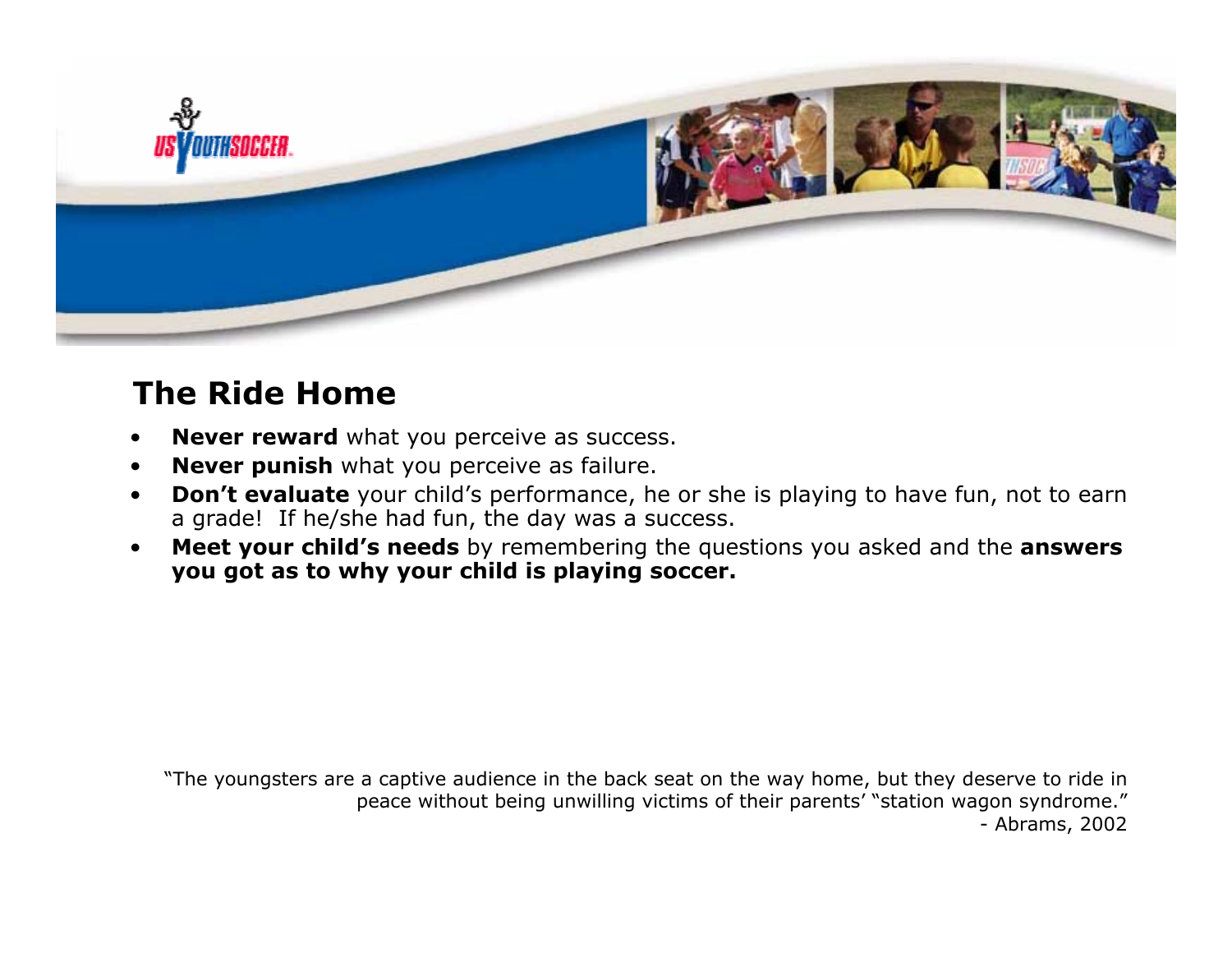

# **Good Questions on the Way Home**

"Parents need to understand that the period following practice and competition is a crucial time for a young athlete. It's important she be given the free d o m to process it on her own." - Silby, 2000

- •Did you have fun today?
- •What did you thi nk you did w ell today?
- •Did you learn any new moves?

If you are greeted with the sound of silence, give off the gentle sounds of approval, be sure he/ she knows you the re for him/her.

> "If parents receive one-word answers or silence, they can be sure that their child feels trapped with no w ay out." - Silby, 2000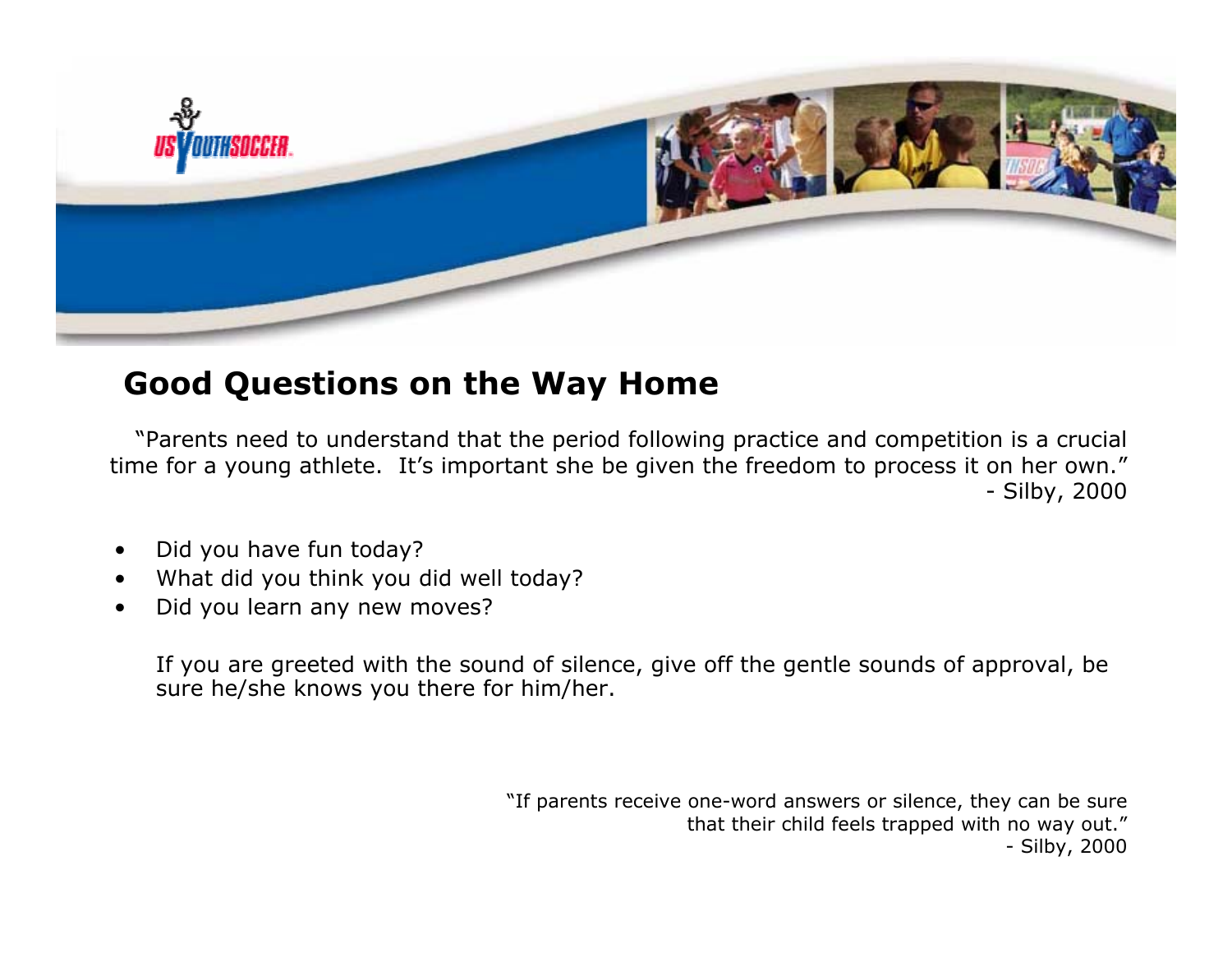

## **Dealing with the Coach**

- •**Let the coach –do the coaching.**
- •**Ask the coaching philosophy, team rules and guidelines.**
- •• When to ask questions - Don't ask questions during a game or in front of a small g roup that you w oul d<sup>n</sup>'t want asked of you.
- •**Ask the coach how you can help, during practice and games –** Get involved.
- •**Be supportive -** Always role model positive behavior, support the program.

"What often happens in the parent-coach relationship is that the p arents become critical of the "poor job" the coach is doing. They complain to their spouses and other p arents, often in front of their children. This serves to undermine what authority and "expert" knowledge the coach may have had in the beginning. This results in greater challenges for the coach. In such a case, those engaging in vociferou s complaints are contributors to the problems challenging the coach." - Aicinena, 27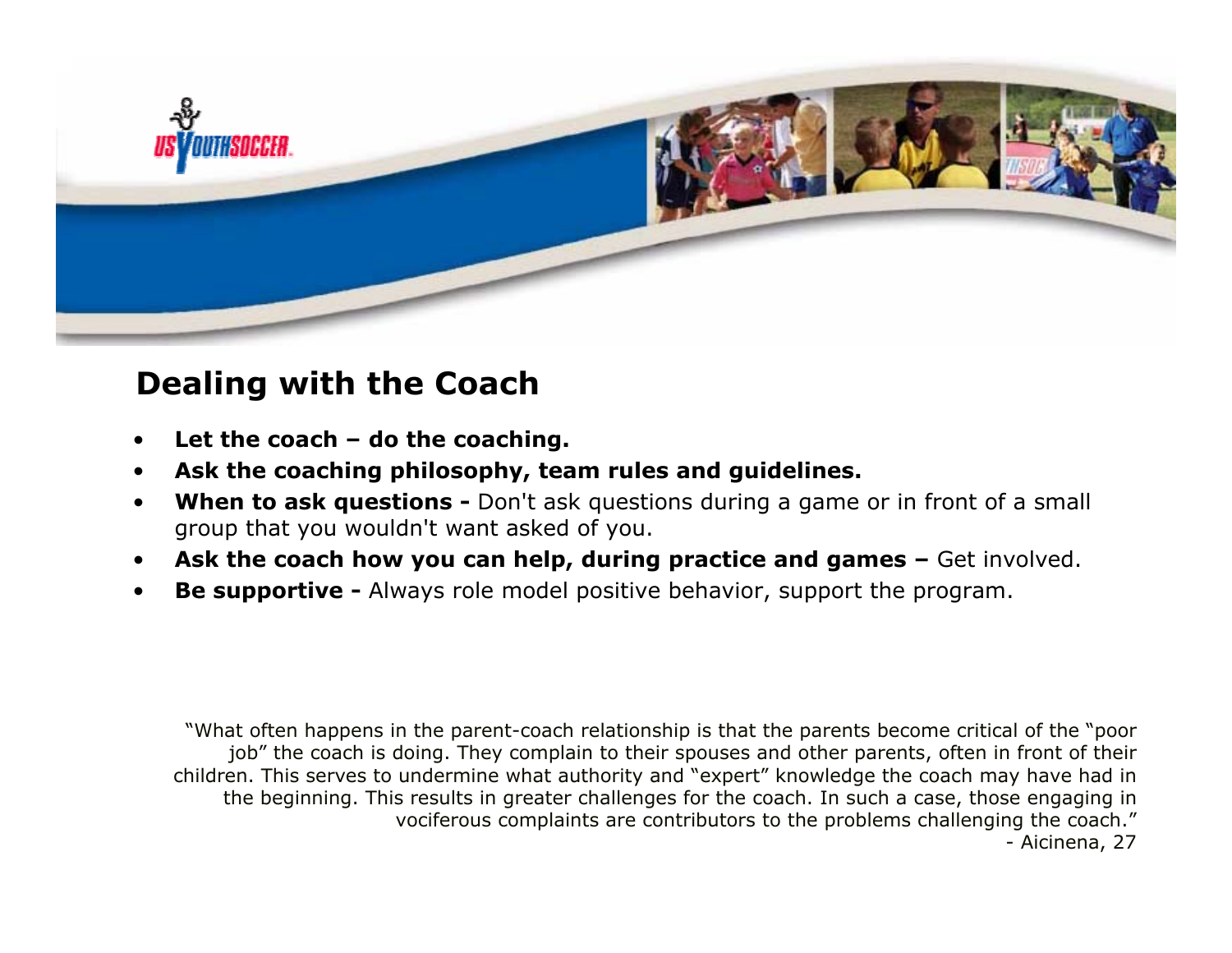

If your child were truly one of the best players, how would the coach benefit by not playing him/her? - Aicinena, 124

# **Conflicting Agendas**

#### **Why are the children playing?**

- to have fun
- –friends are playing
- –mom said so
- –time away from mom and dad
- get player in shape

#### **Why is the coach, coaching?**

- their child is playing
- –wants to be in charge
- –wants to show the players all the skills they have learned over their career
- –because they enjoy and have fun with the kids
- to give back to the game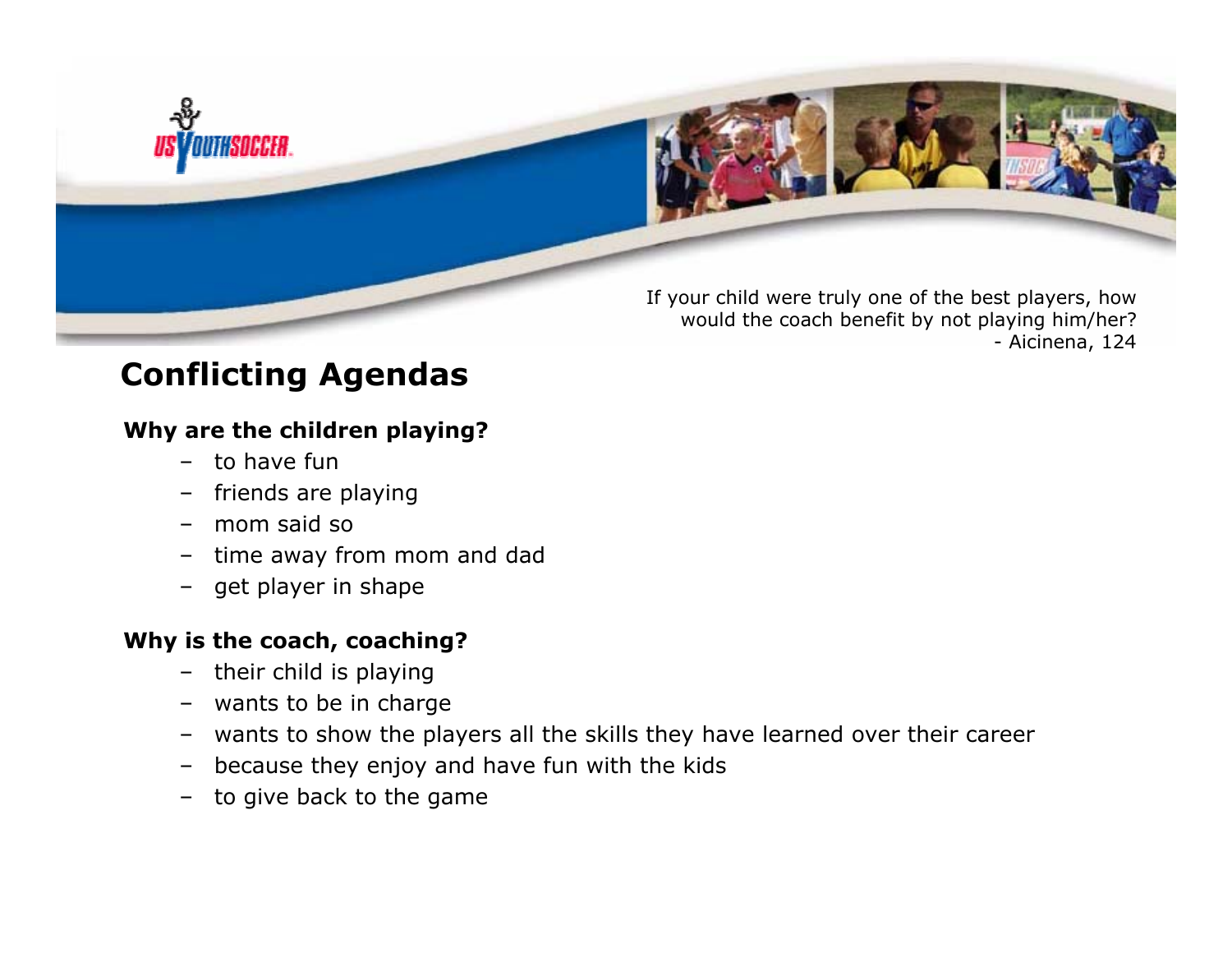

## **What about Referees?**

#### **Everyone sees the play differently.**

- •The main goal of the referee is to make the game safe and fun for the children.
- • Being a referee is not as easy as it appears. They are a another coach on the field for small-sided games.
- • Remember, many referees are brothers and sisters of soccer players or soccer players themselves. Others are fellow parents trying to just help youth soccer players have FUN!
- • Recognize that the referee is doing his/her best. It may not be what you saw, but the goal is to let the game be played so that children can have FUN!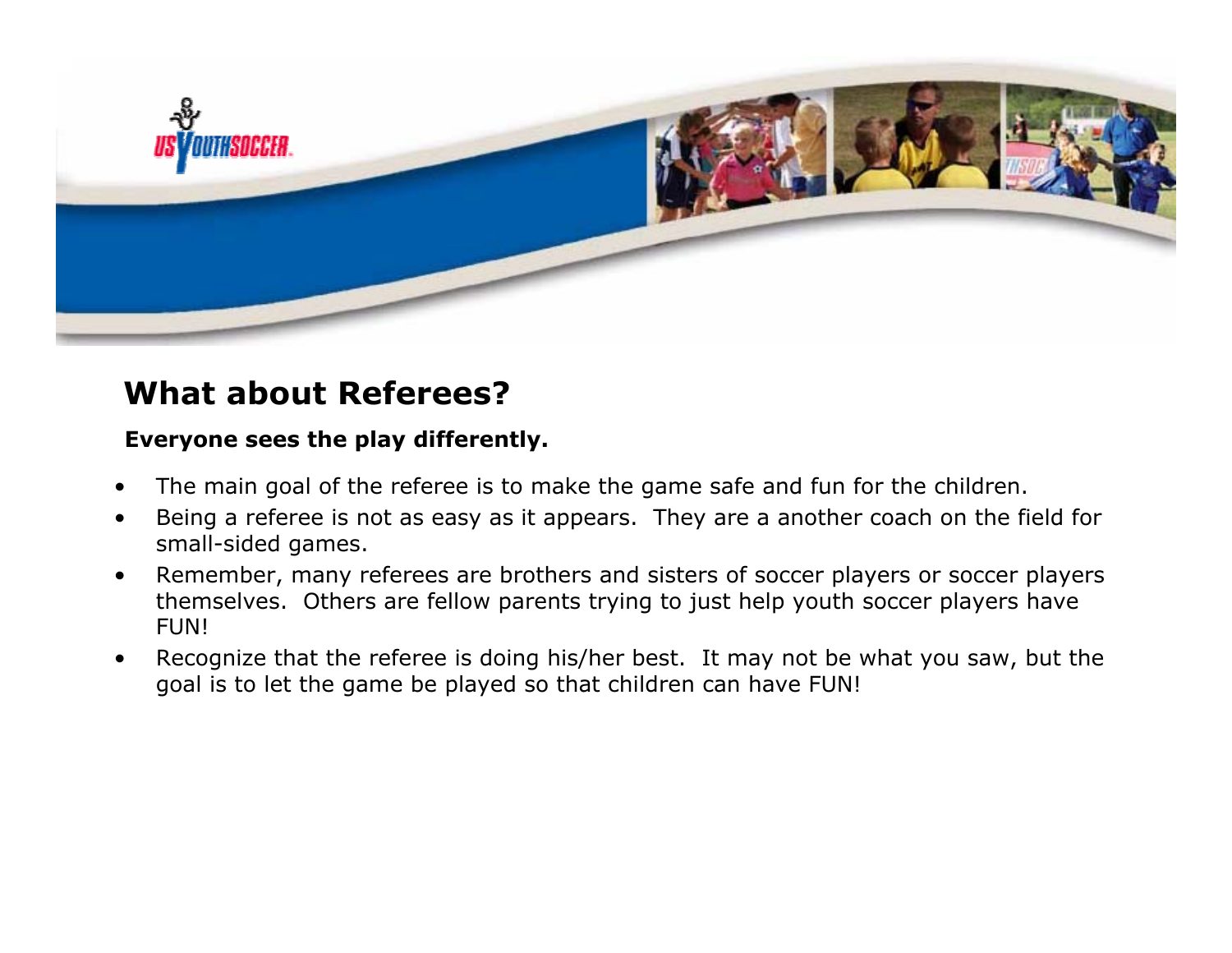

## **Let the Referee Call the Game**

#### **Referees deserve respect and support too!**

- •Helping the referee to call the trip or a foul only confuses c hildren.
- •Disagreeing hurts you child's respect for the referee and may hurt the view of the referee towards your child's team.
- •Criticism causes referees to quit rather than become better. Many referees quit due to being yelled at by parents.
- •As you cheer for the players, cheer for the referees too.

"Parents and coaches need to remember that if officials can hear profanity and other verbal abuse directed at them when a call goes against the team, the children on the field can also hear it." - Abrams, 2002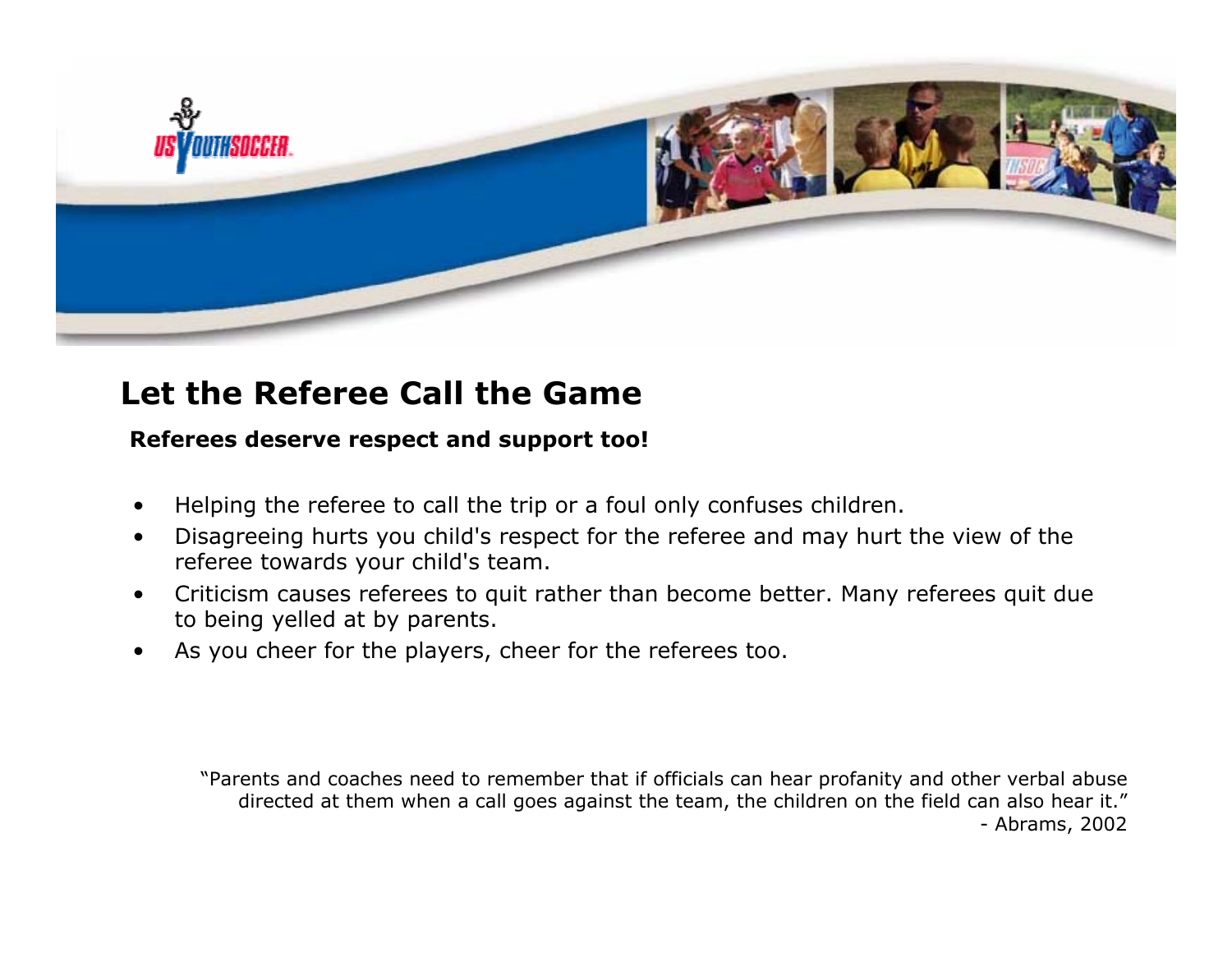

#### **Resources & Credits**

**US Youth Soccer Coaching Committee**

**US Youth Soccer Coaching Education Department**

**US Youth Soccer Parent Education Task Force**

**Kentucky Youth Soccer Parent Education Program**

*"The Challenges Facing Parents and Coaches in Youth Sports: Assuring Children Fun and Equal Opportunity",* Dr. Douglas E. Abrams, Villanova Sports and Entertainment Law Journal

*"Through the Eyes of Parents, Children, and a Coach: A Fourteen-Year Participant-Observer Investigation of Youth Soccer",* Steven Aicinena

"*Games Girls Play*", Dr. Caroline Silby

"*Sports Done Right*" TM - The Maine Center for Sport and Coaching

www.mcsc.umaine.edu/sportsdoneright

"*Developing Decision Makers*", Dr. Lynn Kidman, www.ipcltd.com

*"Teaching Character through Sport: Developing a Positive Coaching Legacy",* by Bruce Brown

"*A Guide for Parents*" – Florida Youth Soccer

"Parent Booklet" - The Australian Sports Commission

"The Cheers and Tears", Dr. Shane Murphy